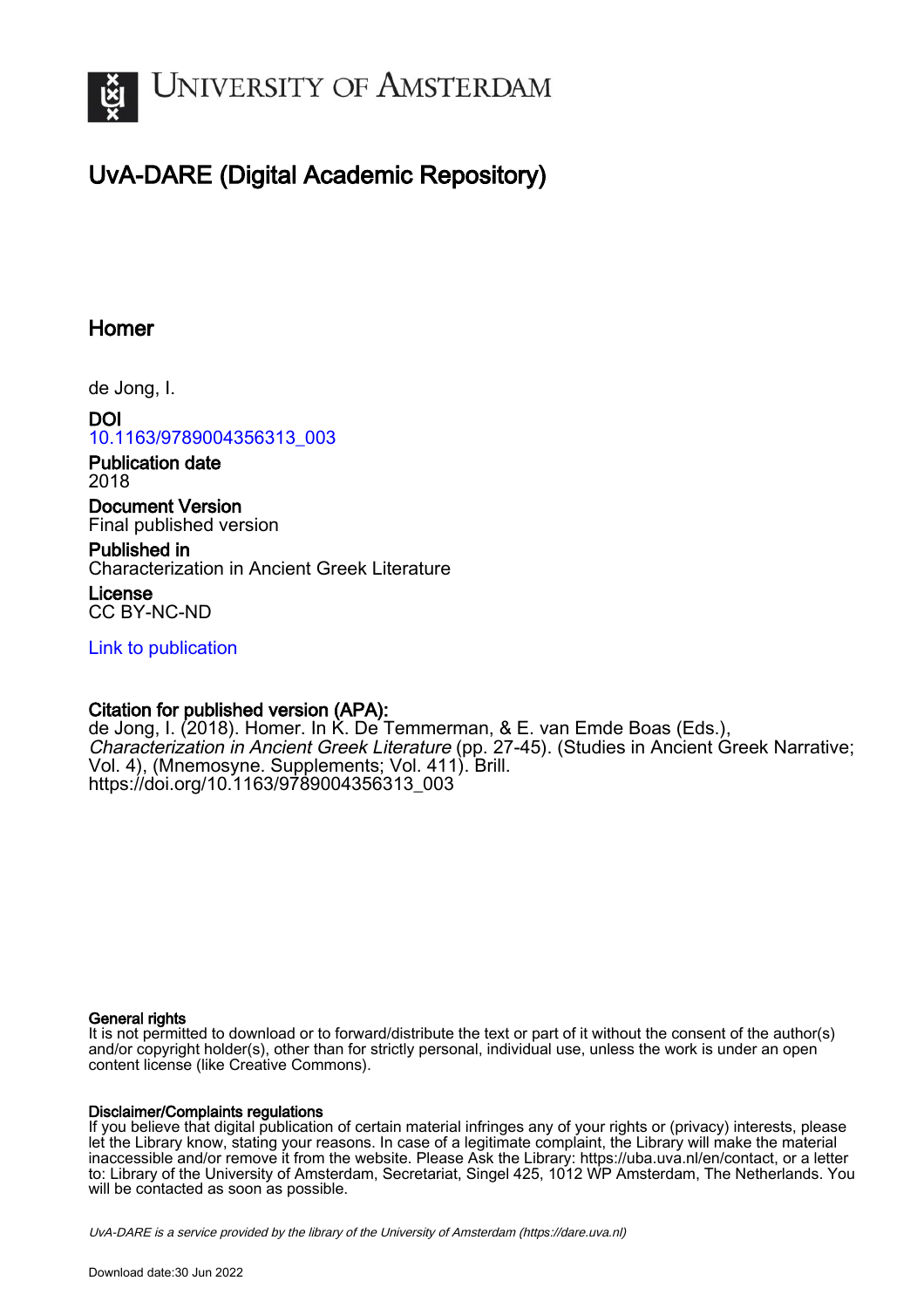#### CHAPTER 1

# **Homer**

*Irene de Jong*\*

### **Introduction**

If the topic of characterization in literature is in general a complex one, this is all the more true for the Homeric epics. There are a number of reasons which seem to preclude the Homeric narrator from paying much attention to characterization, or his narratees from detecting it in his epics. First, different theories about the genesis of the epics agree in the denial of consistent or refined characterization. For analysts, separate authorship of the different parts of the poems could only lead to inconsistent characterization, while for oralists the ubiquity of the formulaic system prevented the narrator-singer from giving his heroes an individual shape.<sup>1</sup> Second, for a literary critic like Auerbach it is Homer's narrative style, as contrasted to that of the Old Testament, which led to characters without any depth. Since the 'subjectivistic-perspectivistic procedure, creating a foreground and a background, resulting in the present lying open to the depths of the past, is entirely foreign to the Homeric style', Homeric characters are said to experience a mere succession and alternation of emotion but no simultaneous conflict of feelings. Likewise, 'Achilles and Odysseus are splendidly described in many well-ordered words, epithets cling to them, their emotions are constantly displayed in their words and deeds but they have no development, and their life-histories are clearly set forth once and for all … Even Odysseus, in whose case the long lapse of time and the many events which occurred offer so much opportunity for biographical development, shows almost nothing of it. Odysseus, on his return, is exactly the same as he was when he left Ithaca two decades earlier'.2 Finally, Snell argues that the concept of the 'I', of an individual and autonomous identity, was only 'discovered' after Homer, hence Homeric heroes are not real characters yet: 'there is no denying that the great heroes of the Homeric poems are drawn in firm outline; and yet the reactions of an Achilles, however grand and

© Irene de Jong, 2018 | doi:10.1163/9789004356313\_003

This is an open access chapter distributed under the terms of the CC BY-NC-ND 4.0 license. <sub>Irene de Jong - 9789004356313</sub>

<sup>\*</sup> I wish to thank Michael Lloyd, Evert van Emde Boas, Koen De Temmerman for their suggestions, and Nina King for her polishing of my English.

<sup>1</sup> See e.g. Kirk 1962: 265.

<sup>2</sup> Auerbach  $[1946]$  1968: 3–23, quotations from p. 7.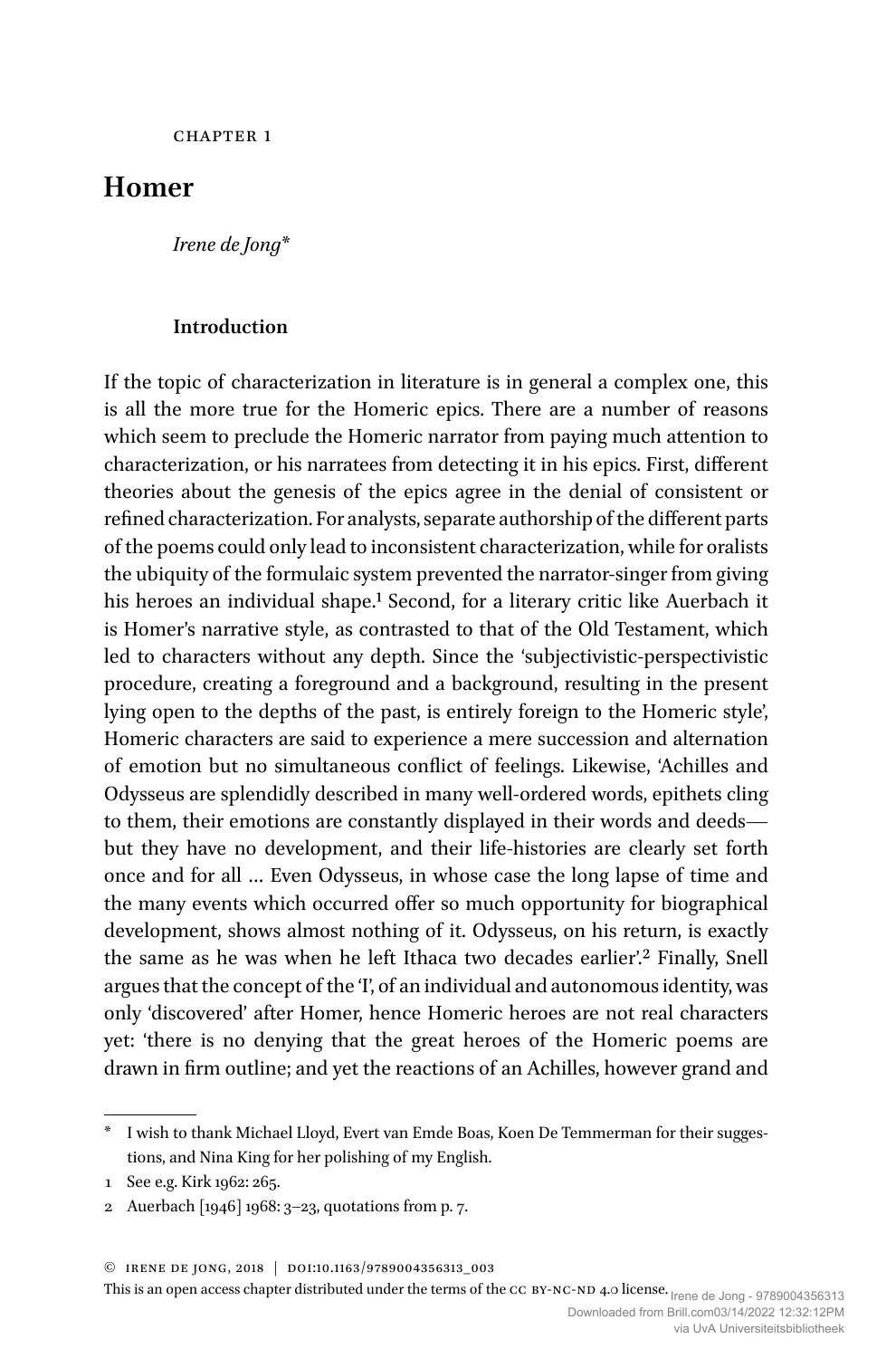signified, are not explicitly presented in their volitional or intellectual form as a character'.3 All in all, it would seem that Homeric characters in all senses of the word are 'flat': they have no individuality, lack inner lives, cannot express themselves in an individual style, and do not develop.

All these negative qualifications have in recent decades come to be considerably modified, the chapter of Griffin in his *Homer on Life and Death* from 1980 being a milestone.<sup>4</sup> In this chapter I will revisit most of these issues, using narratological lenses and methods, and I hope to draw a nuanced balance.5 I will start with the techniques of characterization and end with their effects: what kind of characters did Homer draw?

#### **Types of Characters and Explicit Characterization**

It may be useful to start with a brief parade of the different types of characters that people the Homeric epics, since the way in which characters are presented is different for different groups. In the first place there are the main characters, who are only rarely characterized in the form of a block of explicit characterization of some length, and certainly not at their first appearance. The first reference to the two protagonists of the *Iliad*, Agamemnon and Achilles, merely mentions their names (*Il*. 1.7), while the main character of the *Odyssey* is introduced only via a circumlocution (*antonomasia*), 'the man who …' (*Od*. 1.1–9), his proper name following ten lines later. These casual introductions may be due to the fact that the Homeric epics tell traditional tales, the main storylines and characters of which the narratees were supposed to know. But the changeability of traditional characters in later Greek literature, as demonstrated seminally e.g. for the figure of Odysseus by Stanford,<sup>6</sup> perhaps was at play in the early stages too. In that case we would have to conclude that the Homeric narrator intentionally opts for the gradual characterization of (his versions of) traditional characters. The gods, likewise, do not receive elaborate characterizations. Again, it could be argued that their nature in a sense was 'given', i.e. related to their cultic roles, and hence did not need extensive introduction. But their anthropomorphic outward forms (dark-browed Zeus,

<sup>3</sup> Snell [1946] 1953: 1–29.

<sup>4</sup> Griffin 1980: 50–80.

<sup>5</sup> I leave aside the ('Snellian') question of the autonomy of Homeric persons, which would need a chapter of its own. Important studies on this topic include Latacz 1984; Halliwell 1990; Williams 1993: 21–49; and Gill 1996: 29–93.

<sup>6</sup> Stanford 1963.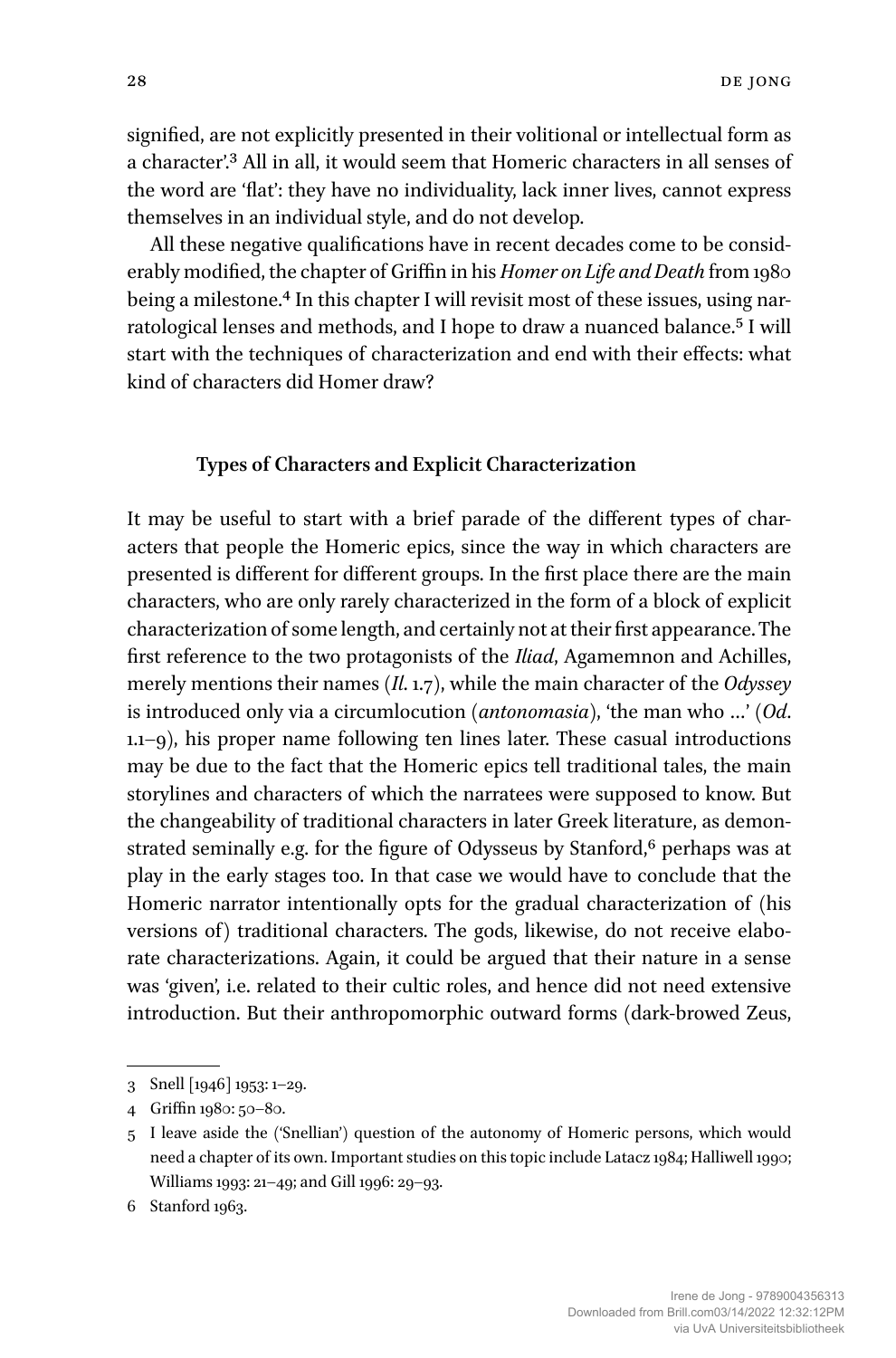limping Hephaestus, storm-footed Iris) and characters (nagging Hera, favourite daughter Athena, stern Apollo, and whimpering Aphrodite) seem to be largely the Homeric narrator's invention, as Herodotus (*Histories* 2.53) suggested.7

In the second place, there are the minor characters, most of which are never characterized at all but are merely listed in one of the many catalogues.8 Some are given an explicit introduction, and here we can be sure that this is due to their being the narrator's invention. Such introductions may be 'advertised' as introductions,when they take theform of the 'therewas a man X' motif (*ēn/eske de tis*).9 In the *Iliad* minor characters mainly serve as cannon-fodder and their brief biographical vignettes actually are necrologies, e.g. 13.171–176:

(Teucer kills Imbrius), son of Mentor rich in horses. He lived in Pedaeum before the sons of the Achaeans came, and he was married to a bastard daughter of Priam, Medesicate; but when the curved ships of the Danaans came, he went back to Troy, and was a leading man among the Trojans, and lived with Priam, who honoured him like his own children.10

The minor characters of the *Odyssey* are, typically, servants. They are explicitly characterized by the narrator, e.g. Euryclea (1.429–433), or by themselves, e.g. Eumaeus (15.403–484), whose biography of a prince becoming a swineherd of course has thematic parallels with Odysseus acting the role of beggar.11

A third type of character is that of the anonymous collective of soldiers (in the *Iliad*) or suitors (in the *Odyssey*), which from time to time is allowed to present its view of events, e.g. at *Il*. 4.81–85:12

(Athena has descended down to earth like a star) the horse-taming Trojans and the well-greaved Greeks looked on in amazement; and one would glance at his neighbour and say: 'There will surely be grim war again and the horror of battle, or Zeus is setting friendship between the two parties, Zeus who is the referee of men's wars.'

<sup>7</sup> A discussion of the Homeric gods as literary characters is a desideratum. Some beginnings in Erbse 1986; Kearns 2004; and Heath 2005: 39–78.

<sup>8</sup> For catalogues, see Sammons 2010.

<sup>9</sup> See *Il*. 5.9; 10.314; 13.663; 17.575; *Od*. 9.508–510; 10.552–553; 15.417–418; 19.353; 20.287–288.

<sup>10</sup> See Griffin 1980: 103–143 and Stoevesandt 2004: 126–159. Xenophon (→) also makes ample use of the obituary as characterizing device.

<sup>11</sup> Eumaeus' biographical tale is discussed e.g. by Minchin 1992.

<sup>12</sup> See de Jong 1987a and Schneider 1996.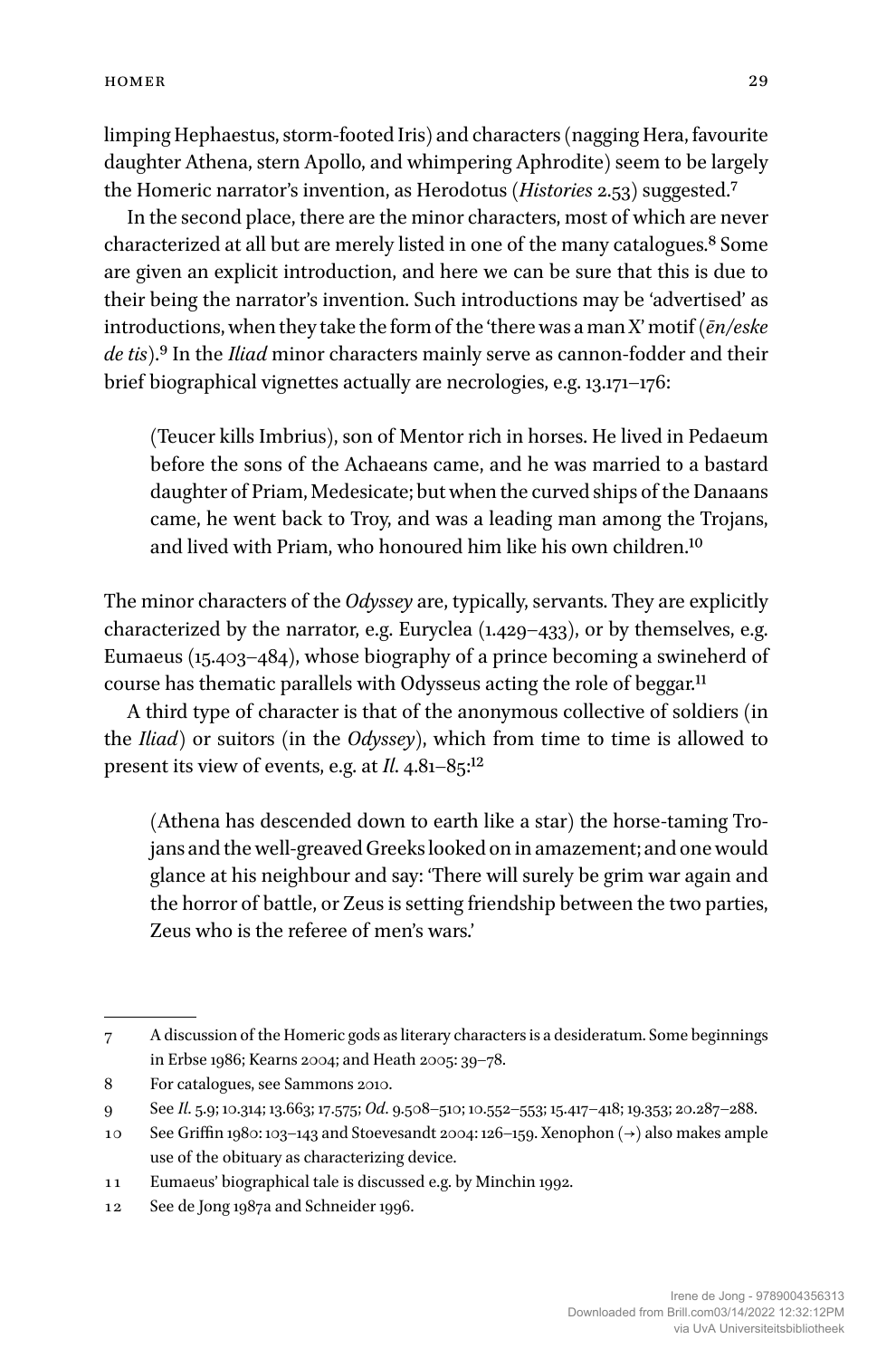Here we get an interesting alternative take on heroic battle: the common soldiers dislike it and hope for Zeus to put an end to it. This device of the collective voice will be taken over later by Pindar  $(\rightarrow)$  and historiographical narrators.

A fourth type of character is that of the silent character or *kōphon prosōpon*.13 An example is Chryseis, the bone of contention of the first book of the *Iliad*, who is sometimes evoked though a deictic pronoun (*tēnde*: 1.127) but never heard speaking herself.

Finally, the Homeric epics feature so-called character doublets, when the narrator uses 'two persons of a single type where he might conceivably have used one', whereby one of the two is usually slightly more important: e.g. the pair of good servants Euryclea and Eurynome or bad servants Melantho and Melantheus.14 Such doublings are an offshoot of the oral epic's general tendency to repeat, but they also perform important functions within the story. For instance, the activities of Euryclea as Odysseus' servant and Eurynome as Penelope's servant in the final scenes of the *Odyssey* underline and reflect the reunion of husband and wife.

#### **When are Characters Explicitly Characterized?**

In the previous section it was remarked that only minor characters receive explicit characterizations. These are inserted either at their one and only moment of action (the 'little fighters' acting as cannon-fodder), or at their entrance in the story (Euryclea), or when they perform a crucial action.15 An example of the last category is the Trojan Polydamas who, after three earlier interventions, is explicitly (and positively) characterized at the moment when he gives Hector the advice to withdraw his troops into the city (*Il*. 18.249–252). In this way the narrator marks his advice as important and prepares for its rejection by Hector, to his own cost and that of many other Trojans. Even major characters may receive such 'plugs' when they are about to make an important speech. Thus we hear about Nestor's age and sweet voice at the very moment when he tries to reconcile Achilles and Agamemnon (*Il*. 1.247–252).

If the primary narrator is chary with explicit characterization of his main characters, characters are more prone to express themselves about others. Thus

<sup>13</sup> See de Jong 1987b and cf. the AbT-scholion ad *Il*. 1.332.

<sup>14</sup> Discussed by Fenik 1974: 172–207; quotation from p. 172.

<sup>15</sup> See discussion in Richardson 1990: 36–50.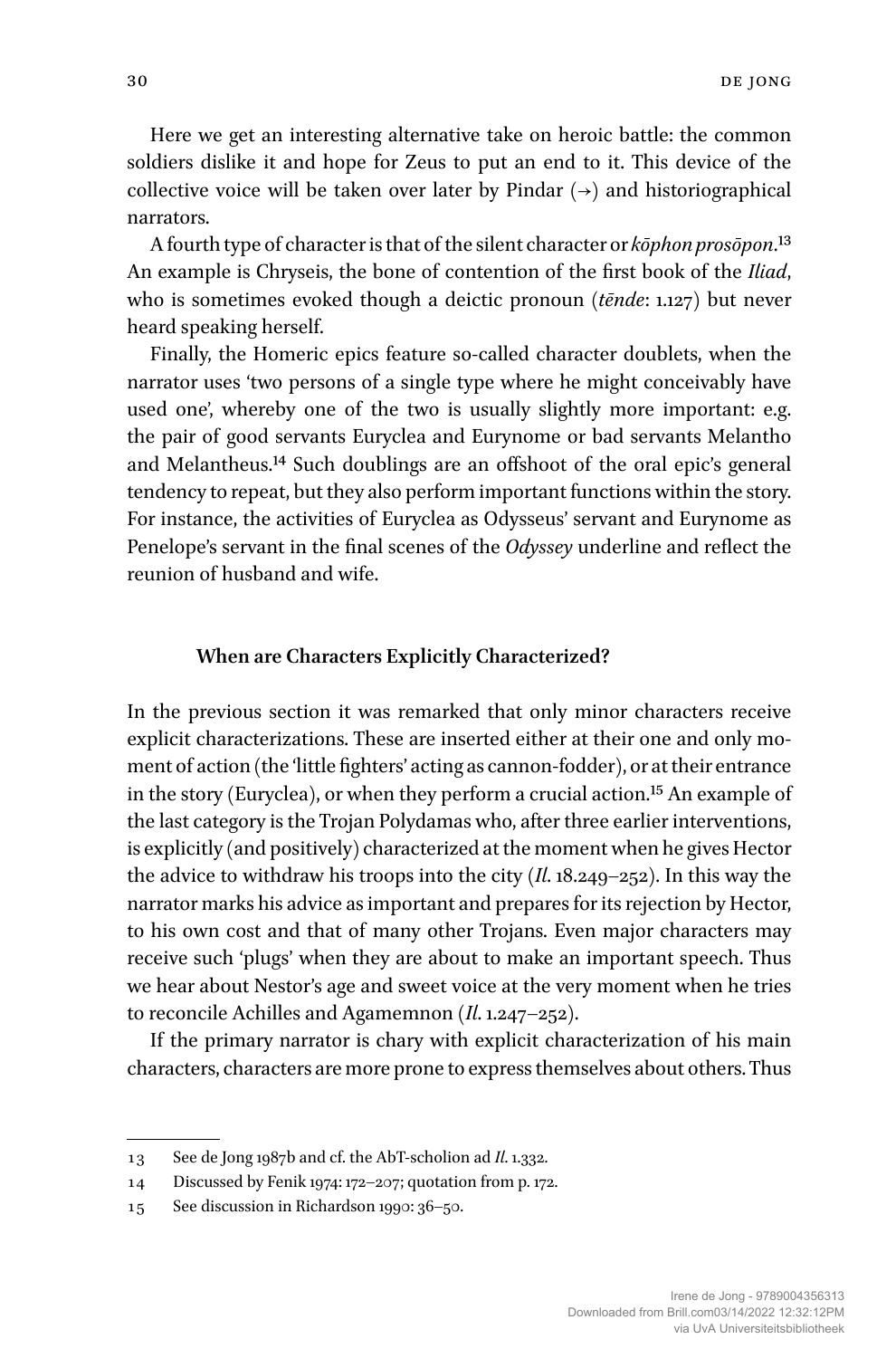Patroclus refers to Achilles as 'a forbidding man, and quick to anger' and 'a terrible man' who is likely 'to blame even the blameless' (*Il*. 11.649, 654). Telemachus is informed about the qualities of his father Odysseus, whom he has never (consciously) seen himself, through the qualifications of others: Nestor tells him that Odysseus surpassed all in cunning (*Od*. 3.120–122), while Helen and Menelaus stress his endurance (4.269–270, 340–342). In his *Apologue*Odysseus starts each adventure with a synoptic introduction of the exotic people and persons he meets on his way home, and in this way biases 'his narratees against his opponents', increases 'their admiration for the way in which he succeeds in overcoming them', and gains 'their sympathy when he loses some of his men to them<sup>'16</sup>

Two small-scale forms of explicit characterization are found throughout the story: epithets and speaking names. A Homeric character is regularly accompanied by the same epithet, which is used either for other characters too (in which case it characterizes him as belonging to a certain class of people; e.g. *dios*, 'noble') or only for him/herself (e.g. *podarkēs*, 'swift-footed' Achilles). The widespread use of epithets is arguably related to the oral background of the Homeric epics (although they are found in written texts like the *Gilgameshepic* too) and their interpretation is a matter of much debate from antiquity onwards (are they merely line-fillers or do they have their own significance?). The effect of Penelope being systematically called *periphrōn*, 'circumspect', or Hector *koruthaiolos*, 'with glittering helmet' cannot be overestimated, however.17 Indeed, characters can even 'grow into' their epithet, as will be set out below for Telemachus.

Names in Homer are often taken as meaningful, by narrator and characters alike.18 An example is the name of Astyanax, explained by Andromache at *Il*. 6.402–403:

Him Hector called Scamandrius, but the others Astyanax: for Hector alone protected Troy.

The Trojans give Scamandrius 'Astyanax' as a nickname because his father Hector is the king and protector (*anax*) of the city (*astu*). Throughout the *Odyssey* the name of Odysseus is associated with *odussomai*, 'be angry at', and

<sup>16</sup> De Jong 2001: 225–226.

<sup>17</sup> For the use of epithets as a form of characterization, see e.g. Whallon 1969.

<sup>18</sup> This section is based on Louden 1995, who also discusses the abundant older literature. See also Higbie 1995.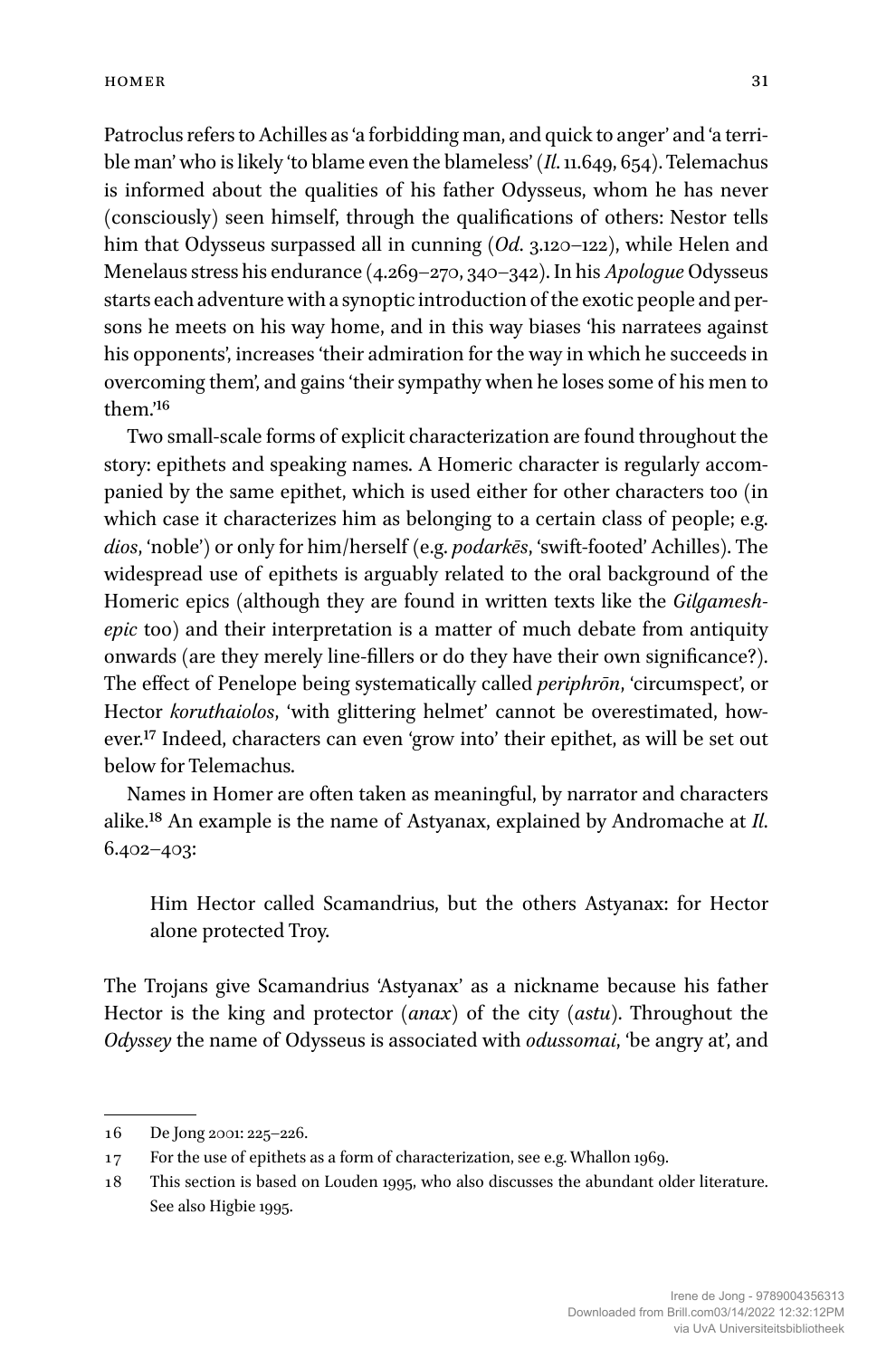with words containing the sounds *dus*-, 'ill', and *odu*-, 'weep'. Athena's evocation of him towards Zeus is a prime example (1.48–62):

But my heart is torn in me for skilled Odysseus, ill-fated [*dusmorōi*], … (Calypso) detains the wretched man who is weeping [*dustēnon oduromenon*] … Did not Odysseus repeatedly do you a favour by bringing sacrifices to you beside the Achaeans' ships in the spacious country of Troy? Why did you conceive such anger against him [*ōdusao*], Zeus?

The associations delineate Odysseus' nature and circumstances: he is a man who has incurred the anger of one of the gods (not so much Zeus, as the god himself will correct Athena, but Poseidon) and who therefore suffers and weeps.19 The device of the 'speaking name' will know a long history in Greek narrative, especially in Hesiod (→), Callimachus (→), Theocritus (→), Aeschylus,  $(\rightarrow)$ , Sophocles  $(\rightarrow)$ , Euripides  $(\rightarrow)$ , Aristophanes  $(\rightarrow)$ , Achilles Tatius  $(\rightarrow)$ , and Longus  $(\rightarrow)$ .

Although the main Homeric characters are only rarely described at length at their first occurrence in the story, the principle of primacy (Introduction,  $\rightarrow$ ), information about a character that is given early on strongly determining the narratees' conception of that character, does play a role. Race has argued that 'first appearances' in the *Odyssey* may have a characterizing force: the narrator uses 'a variety of means—arrivals, dramatic encounters, descriptions of actions and settings, background information, words, actions, emotions—to reveal essential characteristics the very first time we encounter a person, thus providing a sample of the character's ethos that will be extended and deepened in the course of the epic.'20 A clear example is the minor character Pisistratus, one of Nestor's sons. When Telemachus and 'Mentor'/Athena arrive in Pylos, they are greeted first not by Nestor, as one would expect seeing that the youth had been sent out specifically to visit the old man, but by Pisistratus (3.36– 37). When suggesting to the guests to bring a libation to the gods Pisistratus thoughtfully gives the cup first to 'Mentor'/Athena. His prominence in the arrival scene and tactfulness with elders single him out as the one who will accompany Telemachus on his trip to Sparta and it gives a glimpse of his subsequent role as facilitator between Telemachus and people much older than himself. Likewise, the first two books of the *Iliad* acquaint the narratees with

<sup>19</sup> Odysseus' name is explicitly etymologized at19.407–409. See Dimock1989. There may also be another association with Odysseus' name, namely as a man who is angry at and inflicts sorrows upon others (the Trojans and the suitors).

<sup>20</sup> Race 1993, quotation from p. 79.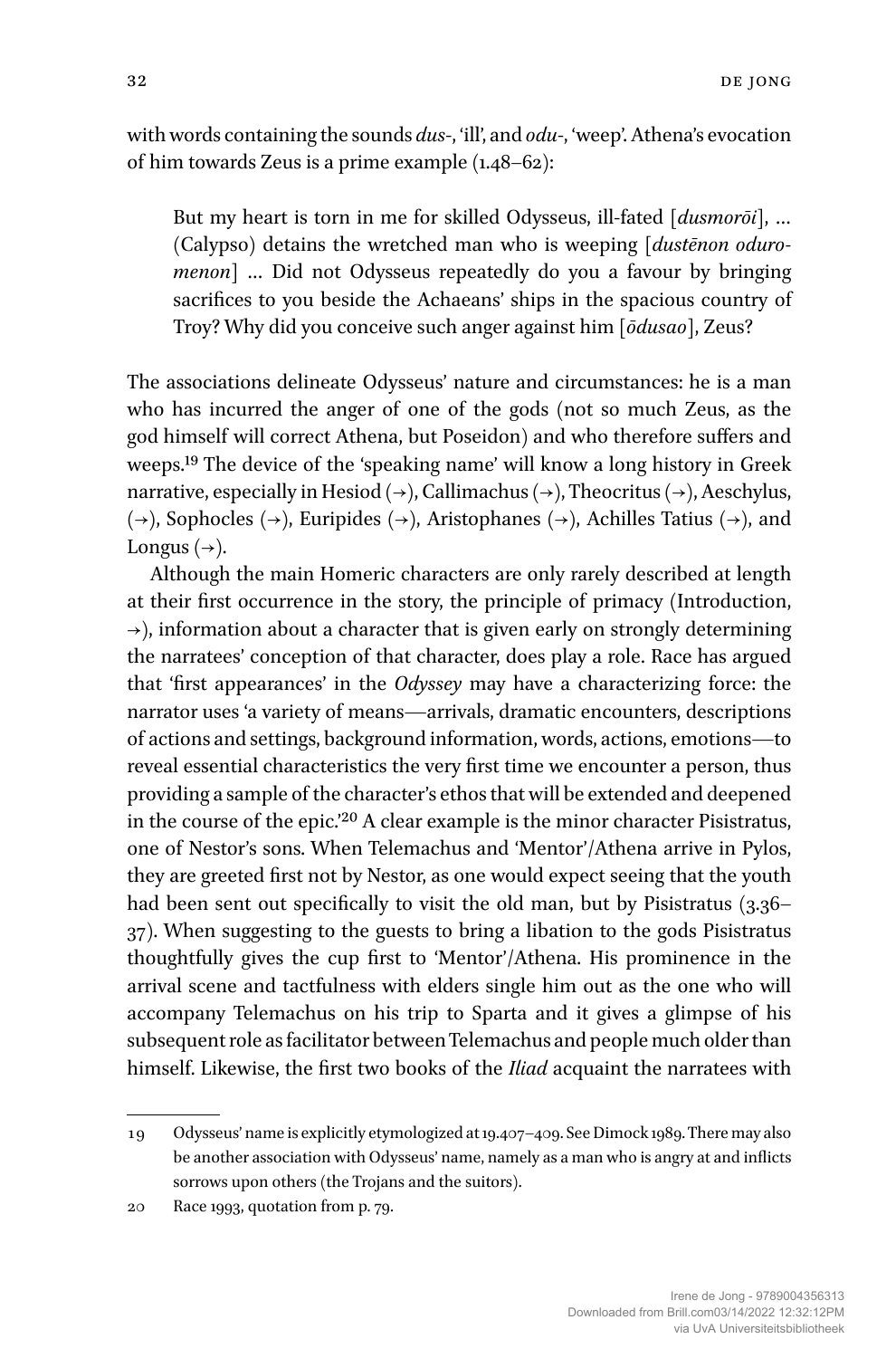the main cast, Achilles, Agamemnon, Odysseus, and Nestor (as Homer wants to present them).

The device of the 'first appearance' largely works with *implicit* forms of characterization, and these deserve closer scrutiny, since they are in fact the ones most often used by the Homeric narrator.

### **Metonymical Characterization**

### *Action and Speech*

Homeric characters famously are 'speakers of words and doers of deeds' (*Il*. 9.443). Accordingly, the Homeric narrator, rather than explicitly characterizing his main characters himself, lets them show their mettle through their actions and speeches.21 Achilles has been called 'swift-footed' throughout the *Iliad*, and this characteristic of his is employed in the spectacular race of life and death with Hector in book 22. Nestor's conciliatory and sensible speeches characterize him as the typical wise old man and advisor. Odysseus fully confirms his characteristics of being *polutlas* and *polumētis* in the *Odyssey*, where we see him not only inventing one clever device after another but also enduring storms sent by his arch-enemy Poseidon and the humiliations of his own countrymen. Not only the 'what' but also the 'how' of their speeches characterize Homeric characters.

If individual characterization in Homer has seemed impossible for critics for so long, the claim of characterization *through speech* has been even more of an anathema. The one who stated this most clearly was Adam Parry in a short but influential paper called 'The Language of Achilles'.22 The formulaic nature of the Homeric epics means that 'everything in the world is regularly presented as all men (all men within the poem, that is) commonly perceive it' and that narrators and characters alike can only say 'the same things about the same things'. When a hero like Achilles wants to question the heroic code, he can only do so by misusing the formulaic language, a misuse which, moreover, the narratees themselves must read into his words. Thus when he says, after killing Hector, 'we have won great glory' (22.393), this is what the formulaic language of the epics dictates he should say, while his heart would have liked him to say that he killed Hector to avenge his friend and that he is not interested in winning glory at all.

<sup>21</sup> Cf. Fränkel [1951] 1969: 41.

<sup>22</sup> Parry 1956, quotations from pp. 3 and 4.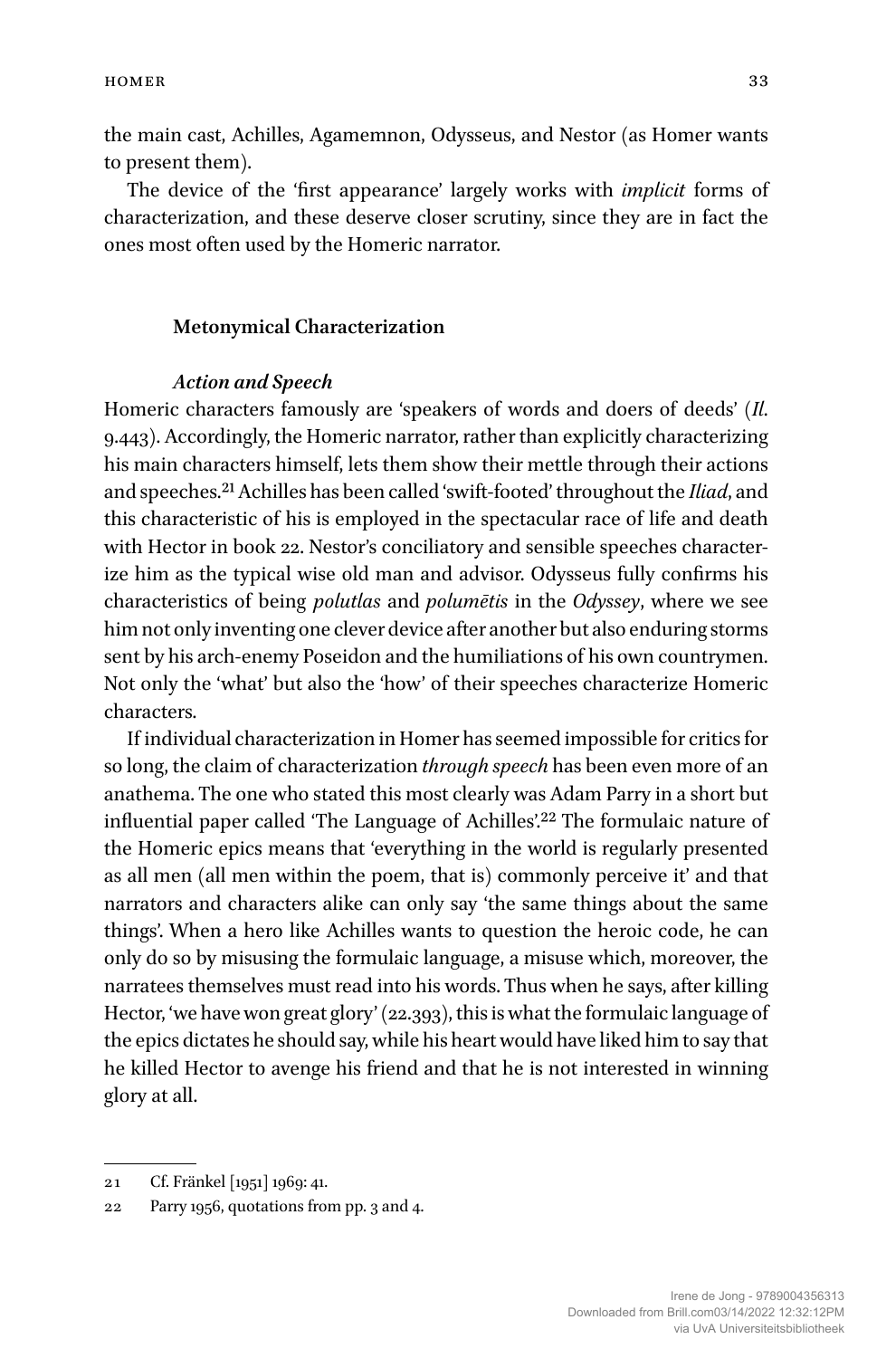This thesis has been challenged in various ways. First, since formulas are a way of communication they must be open to different meanings in different contexts.23 Second, it is a matter of much debate whether, as Parry claims, Achilles wants to question the heroic code; to request that we read misuse into his words is a questionable method.<sup>24</sup> Third, scholars have detected individual linguistic registers for individual characters, notably that same Achilles.25 He has his own rhetoric (a predilection for similes, richness of descriptive detail, cumulative images, and hypothetical images), syntax (a predilection for asyndeton, subjunctives, emotive particles, and vocatives), and lexicon (101 words are used exclusively by him). The existence of individual styles is confirmed by Homeric characters themselves, e.g. when the Trojan Antenor distinguishes Menelaus' way of speaking from that of Odysseus (*Il*. 3.212–224). Recalling the dictum that heroes should be 'speakers of words', Martin rightly suggests that individual styles are only to be expected in such a competitive society as a means to win individual distinction and status.26

#### *Further Metonymical Techniques*

Apart from their words and deeds, the narrator has other means of metonymical characterization. The first is setting, including objects.27 When Hector finds Paris 'in his bedroom' sitting amongst the women and fussing over his armour (*Il*. 6.321–324), this is just as revealing of this hero as his 'wearing a leopard skin' when challenging the Greeks on the battlefield (3.17). The Phaeacians' isolated location (*Od*. 6.8) and the golden watch-dogs and paradisiacal gardens of their ruler (7.91–94, 112–132) characterize them as slightly unworldly. And Ajax' massive shield 'like a tower' (7.219–225) symbolizes his status as a warrior on whom the others can rely and who will fight to the utmost to protect his men and ships, as he does when the Greeks are oppressed by Hector (15.727–746).

<sup>23</sup> This is the line of Claus 1975.

<sup>24</sup> This is the line of Reeve 1973 and see note 52 below.

<sup>25</sup> See Friedrich and Redfield 1978; Griffin 1986; and Martin 1989: 89–230. The findings of Friedrich and Redfield were questioned by Messing 1981, who (too) much reverts to the blockades of earlier scholarship: cf. 891: 'It is a commonplace in all the histories of Greek literature that authors dealt in types rather than in individuals' and 894: 'Minutely accurate, finicky choice of words and turns, as required according to F&R's dictum, is simply not to be reconciled with the known stress of oral composition; and it would make overly great demands on the audience'.

<sup>26</sup> Martin 1989: 96.

<sup>27</sup> See Griffin 1980: 1–49. For the characterizing function of setting in Homer, see *SAGN* 3: 35–36 (de Jong).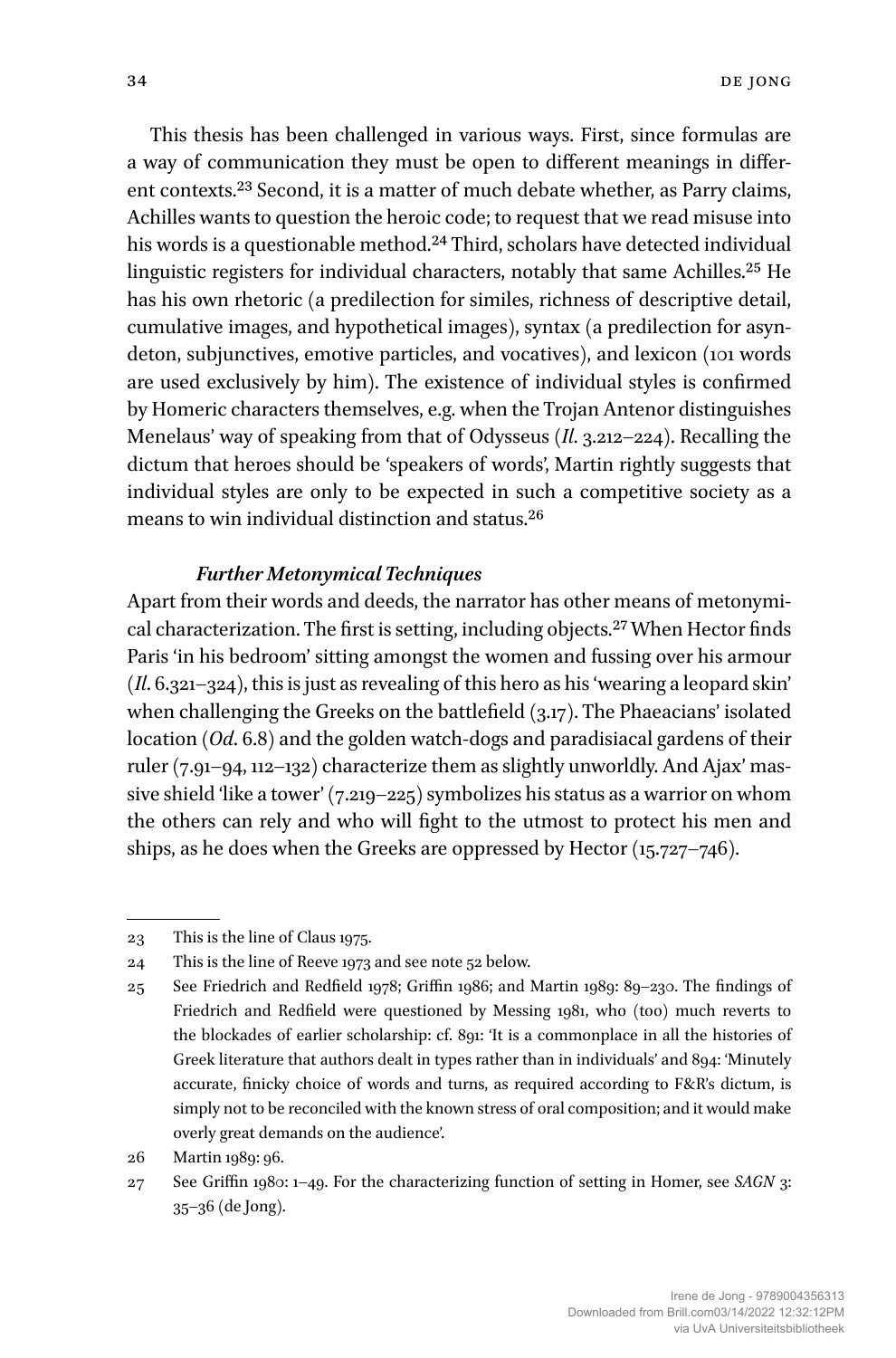HOMER 35

A second device is outward appearance as a signal of moral (inward) quality.28 Since the Homeric narrator pays only little attention to the actual looks of his heroes and heroines (was Helen, the most famous beauty of antiquity blond?), we cannot say that the doctrine of physiognomy—assessing a person's qualities from appearance—started here. But the description of Homeric characters, however brief, usually makes a match between beautiful appearance and good inner qualities: thus a stock qualification of heroes in the *Iliad* is 'brave and huge' (e.g. 2.653 and *passim*), and when Priam, in the Teichoskopia, sees a 'brave and huge man', who is 'the most beautiful and dignified man he has ever seen', he can only conclude that this is a king  $(3.167-170)$ . Conversely, the exceptionally long and explicit introduction of Thersites at *Il*. 2.212–223 stresses his ugliness and hence characterizes him at least as non-heroic but probably, much more negatively, as someone despised not only by the heroes but by the common soldiers and narrator too.29 The ideal association between beauty and nobility is also confirmed *e contrario* when heroes do *not* live up to this ideal. Thus when Paris first steps forward to fight but quickly shrinks back at the sight of his opponent Menelaus, he is chided by his brother Hector (3.43–45):

'Surely the long-haired Greeks are cackling at this, saying that you are our champion because of your beauty but are lacking in strength and courage.'

In the *Odyssey* the ideal world of the *Iliad* seems to be replaced by a more realistic one in that characters show an awareness that beauty is not a sure sign of nobility while, conversely, a man who is not good-looking can be an excellent speaker (8.167–177; 17.454). Scholars tend to interpret such differences in terms of the *Odyssey* being the later text with a new world-view, but it seems safer to connect them with differences in plot: the *Iliad* deals with an open conflict between two men, the *Odyssey* with the secret return of a hero.30

<sup>28</sup> What follows is largely based on Bernsdorff 1992.

<sup>29</sup> Most scholars adhere to the second option, e.g. Ebert 1969; Rankin 1972; Bernsdorff 1992: 38–40; and Scodel 2002: 204–209; the first position is defended by Postlethwaite 1988 (Thersites' speech 'reflects the attitude of the ordinary non-heroic Achaians to the quarrel in condemning Agamemnon's treatment of Achilleus'). Thalmann 1988 argues that there is not one perspective on Thersites fixed in the text; the scene is meant to elicit different responses and hence illustrates 'the indeterminacies of lived experience' (28).

<sup>30</sup> In the *Iliad* too, we already come across the idea that an unimpressive looking man may yet be a good speaker (3.216–224).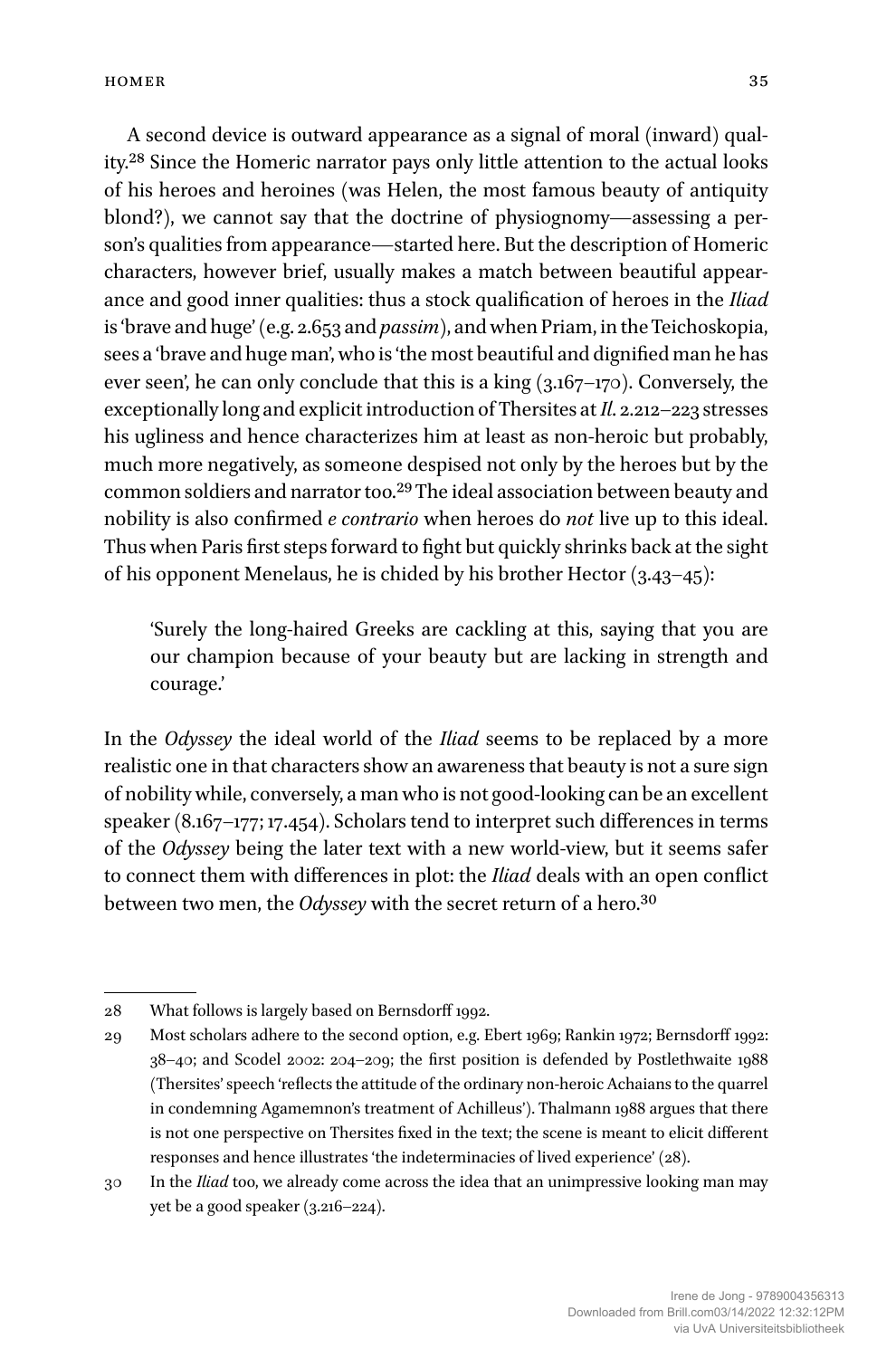#### **Metaphorical Characterization**

Another type of implicit or indirect characterization is metaphorical characterization. In Homer this often takes the form of persons from the past being held up as models.31 Diomedes is, no less than three times, compared with or compares himself with his father Tydeus (*Il*. 4.372–398; 5.802–808; 10.285–290), old Nestor repeatedly holds up his own younger self as an example to his fellow Greeks (*Il*. 1.259–273; 7.132–156; 11.605–803; 23.629–645), and Telemachus is given another youth, Orestes, as his model (*Od*. 1.288–302). Penelope compares herself to one of the daughters of Pandareus, who inadvertently killed her own son and was transformed into a nightingale who perpetually mourns her child (*Od*. 19.518–529); both women share the grief over a (in the case of Penelope, supposedly) lost beloved one.

Another form of metaphorical characterization is the simile. The martial spirit of heroes is suggested by their being compared to lions, while the repeated comparison of the Trojans with deer subtly suggests that they are less courageous than their Greek opponents.32 The series of 'parents-children' similes connected to Achilles and Patroclus in *Iliad* 16.7; 17.4, 133, 755; 18.56– 57, 318, 23.222 evokes the more gentle and caring sides of Achilles' character.33 The technique of characterization via similes will be taken up by Hesiod  $(\rightarrow)$ , Aeschylus (→), Apollonius of Rhodes (→), and Callimachus (→).

#### **Reading between the Lines?**

A perennial problem in discussing literary characterization is how far we may go in reading psychology into a story, that is, in approaching literary characters as real people and speculating about their motives and feelings when these are not expressed in the text. Kakridis in a study significantly called 'Dichterische Gestalten und wirkliche Menschen bei Homer' ('Poetic Figures and Real People') strongly condemns all forms of 'anthropomorphism', as he calls it (the 'mimetic' approach of the Introduction,  $\rightarrow$ ): 'outside the poetical space, poetical characters do not exist at all' (my translation).<sup>34</sup> One of the examples where

<sup>31</sup> On paradigmatic tales in Homer, see e.g. d'Arms and Hulley 1946; Gaisser 1969; Andersen 1987; Olson 1995: 24–42; and Alden 2000.

<sup>32</sup> See Stoevesandt 2004: 253–266.

<sup>33</sup> See Moulton 1977: 99–106; the discussion forms part of a whole chapter devoted to 'similes and characterization' (88–116).

<sup>34</sup> Kakridis 1970 ('ausserhalb des poetische Raums existieren die poetischen Gestalten über-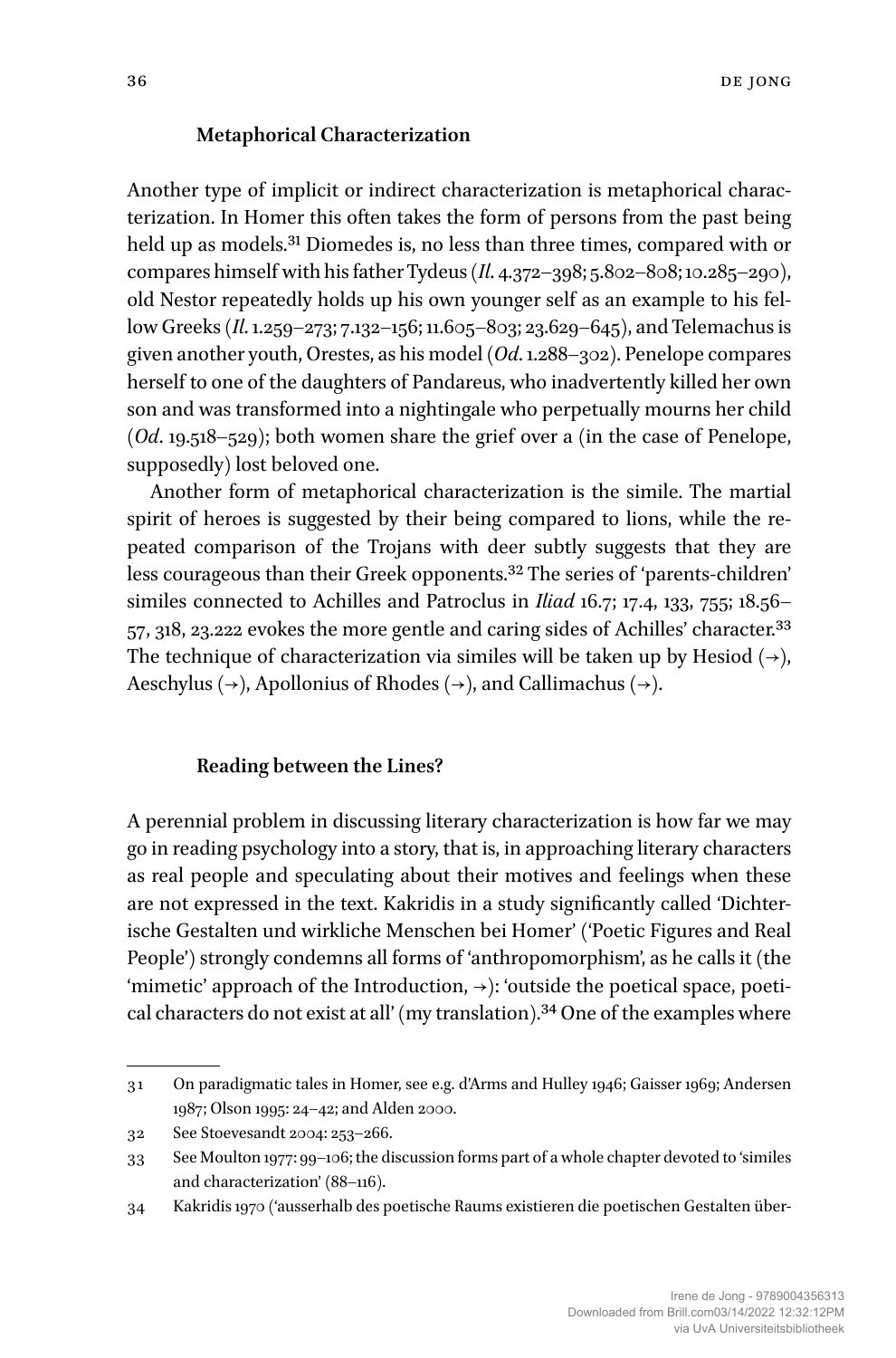he thinks that scholars have gone too far in their 'reading between the lines' is Penelope's alleged recognition of Odysseus in Book 19: although she, shrewdly, nowhere says so, her acts and words would suggest that during her nightly conversation with 'the beggar' she has already recognized Odysseus, well before her reunion with him in book 23. Set out for the first time in 1950 by Harsh, this thesis has become something of a *cause célèbre* in Homeric scholarship.35 To discuss arguments pro and contra far exceeds the limits of this chapter, and this is one of those cases where every narratee has to make his or her own decision. In my view, we do the narrator most justice when we see the reunion of Odysseus and Penelope as the longest and most intricate instance of the 'delayed recognition' story pattern,36 and hence do *not* assume Penelope has recognized Odysseus and thereafter harboured this secret in her mind for four books. But my position in this particular case does not mean that, with Kakridis, I think we should necessarily forbid *all* filling up of gaps in the text by narratees.

Firstly, there is the phenomenon of characters in their speeches glossing over certain points, which may give us an indication of their mood or feelings. Occasionally, the Homeric narrator himself explicitly notes that a character does not say aloud what he or she really thinks, e.g. when Nausicaa asks her father for a wagon to wash the clothes of her brothers with an eye on their wanting to dance, while the real—but unexpressed—reason for her sudden inclination to do the laundry is her hope for a speedy wedding, an idea fostered by the dream/Athena, who had visited her just before. The narrator caps her speech at *Od*. 6.66–67 with an explicit reference to her reticence: 'for she was too shy to mention her joyful marriage to her dear father'.

From a case like this and other similar ones<sup>37</sup> it seems a small and acceptable step also to read significance into silences that are *not* flagged by the narrator.38 Besslich (1966), for example, spots many instances of 'speaking' silences. An

35 See the special issue of *College Literature* 38.2 (2011), with extensive bibliography.

haupt nicht'), quotation from p. 60. Cf. also Redfield [1975] 1994: 20: 'Homeric man, being objective, has no innerness … he has no hidden depths or secret motives; he says and does what he is' and Auerbach, quoted in the introduction to this chapter.

<sup>36</sup> See de Jong 2001: 458–459.

<sup>37</sup> See e.g. the many instances of 'hidden thoughts' in the *Odyssey*, when the narrator reveals only to the narratees the emotions and thoughts that a character does not express in spoken words (e.g. 14.109–110; 17.235–238,463–465; 18.90–94, 281–283; 20.10–16, 300–302; 23.85–95; 24.235–240), discussed in de Jong [1994] 2009.

<sup>38</sup> Similarly Griffin 1980: 61–66, esp. 65: 'This brief survey has shown that the *Odyssey* contains passages in which the poet explicitly tells of the psychology which we are to see underlying the words and acts of characters, and also that other passages, where this is not explicit, come so close to them in nature that we can have no reasonable doubt that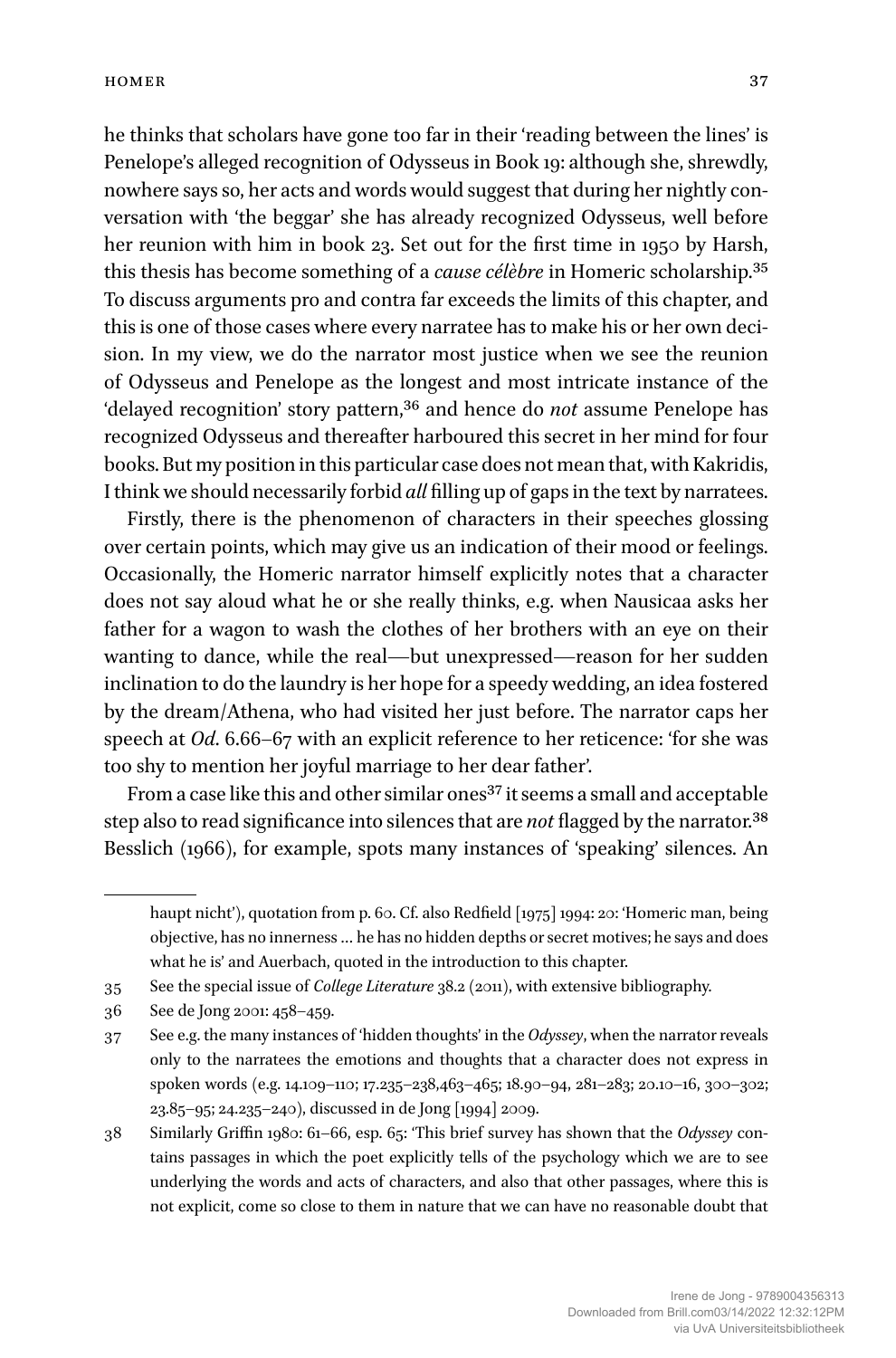example occurs when the Phaeacian king Alcinous says that 'the stranger' (Odysseus) might be a god, thereby actually inquiring after the latter's identity. In his answer Odysseus bitterly rejects Alcinous' suggestion but does not reveal his name. His silence has been convincingly read as revealing his wily character and present mood. He knows that it is often safer not to disclose one's name to strangers. And the experiences of the past ten years and the losses he has incurred (of men, ships, and booty) have undermined his heroic selfconfidence. Thus, rather than thumping his chest and proudly revealing his name, he just wants to be left in peace and return home.

Another well-known—but not unproblematic—area where scholars have read psychology into the Homeric text is the simile. Similes often explicitly illustrate a character's feelings, e.g. when Agamemnon, at a loss as to how to deal with the Trojans' sudden superiority, is compared to two different winds whipping up the sea (*Il*. 9.4–8). But there are also similes that seem to invite the narratees to fill in gaps.39 One example is the simile found at the moment when Telemachus enters the hut of Eumaeus, where his father Odysseus finds himself. Upon seeing the youth, Eumaeus kisses his face and hands and starts weeping (16.17–21):

As a father, full of love, greets his son, who returns in the tenth year from a far country, his only son, late-born, about whom he has worried much, so the excellent swineherd then kissed godlike Telemachus, clinging to him, as if he had escaped death.

This simile foremost—and explicitly—illustrates Eumaeus' feelings: he loves Telemachus as if he was his own son, and he has worried about him, he who had gone away to distant countries for quite some time and had been awaited upon his return by the suitors in an ambush. Thus Eumaeus had feared that he would never see Telemachus again. But to a careful narratee the simile also suggests the emotions which (we can imagine) are raging inside Telemachus' real father Odysseus but which he has to suppress in order not to reveal his true identity. In particular the detail of 'his only son' (*mounon*) specifically points at Odysseus. Shortly afterwards Telemachus will explain that it is a characteristic of his family to have 'only sons' (118–120):

there, too, the instinctive response of the audience, to interpret the passages in the light of the psychology of human beings, is sound.'

<sup>39</sup> What follows are basically the interpretationsI gave in de Jong 2001: *ad locc*., where further bibliography may also be found.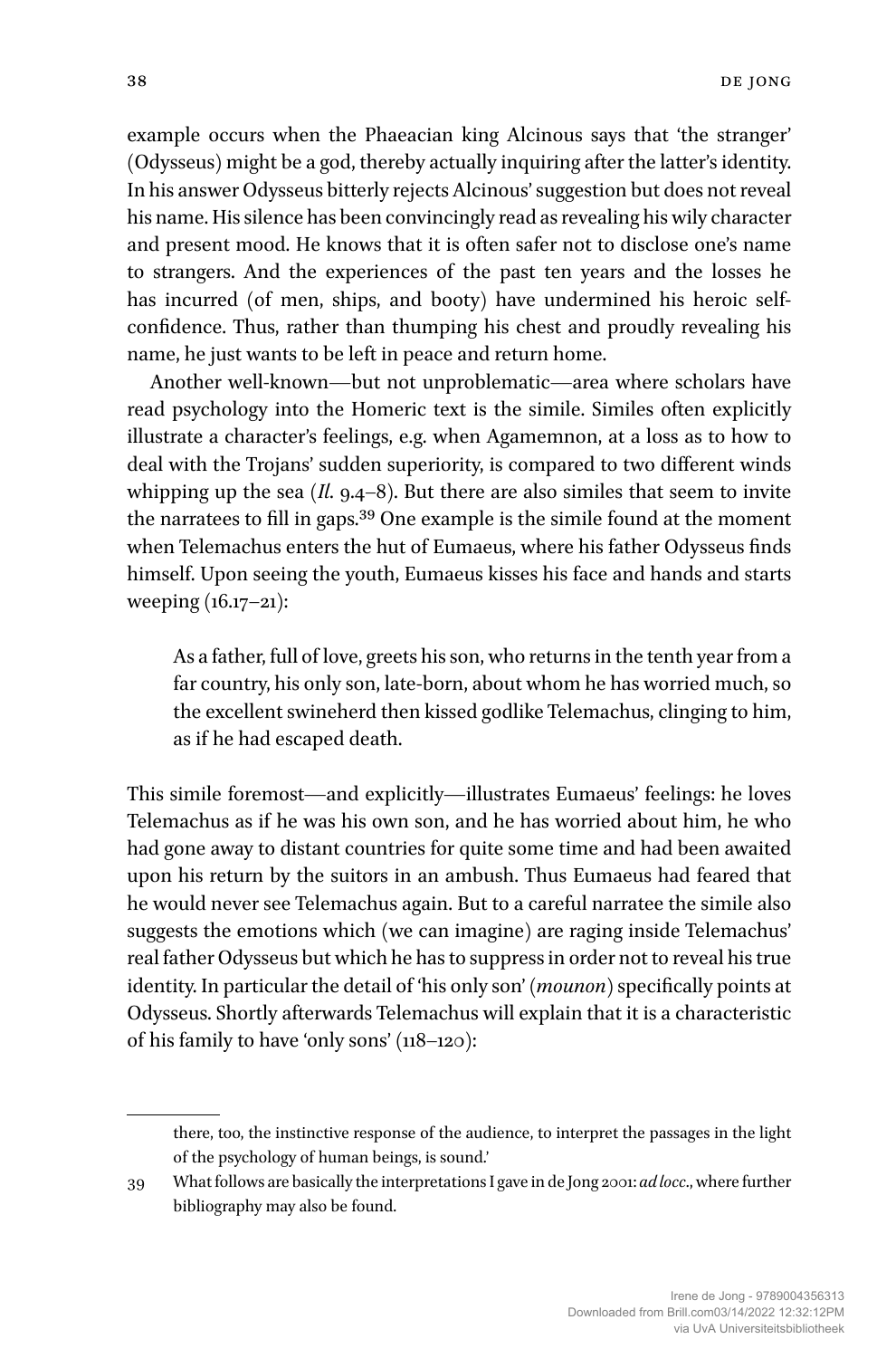Arcesius begot Laertes as his only son (*mounon*), his father begot Odysseus as his only son (*mounon*), and Odysseus, having begotten me as his only son (*mounon*), left and did not profit from me.

Eumaeus' fatherly feelings for Telemachus can easily be taken to suggest those of his real father Odysseus.

Things are perhaps more open to discussion in another intriguing simile. Upon hearing Demodocus' song about the Wooden Horse and the fall of Troy, Odysseus starts weeping and is given the following simile (8.523–531):

As when a woman weeps, throwing herself over her dear husband who has fallen in front of his city and men, trying to ward off the pitiless day for his city and children. She sees him gasping for breath and dying and folding herself over him she weeps loudly. But behind her they beat her back and shoulders with their spears, and carry her off into slavery, to have hard work and misery. And her cheeks are wasted through her most pitiable sorrow. So Odysseus shed piteous tears from his eyes.

The point of comparison, as so often in Homer, is 'advertised' through the verbal echo of 'most pitiable' (*eleeinotatōi*) in 'piteous' (*eleeinon*): the weeping of Odysseus/the woman is such as to evoke the pity of those who see them, and indeed Alcinous is moved by the stranger's tears and once again inquires after his 'sorrow'. But many scholars have read more into this simile. It seems to suggest that Odysseus feels more like a victim than a victor. Although notably the victor in the Trojan war (just before evoked by Demodocus' song), the aftermath of that war, his years of wanderings, has brought him only 'hard work and misery'. His long separation from his wife, child and home seems to have engendered some sensitivity for the price paid by families, both those of the victor and of the victim, for warfare, normally one of the undisputed occupations of heroic warriors. In short, his experiences have changed his outlook on life.40 This brings us to the question as to whether Homeric characters can change.

<sup>40</sup> Not all commentators are equally convinced of this reading between the lines. Thus Hainsworth 1988: *ad* 523–530 writes: 'It is not easy for the modern reader to separate the anonymous woman from the Trojan captives implicit in 516. There would be a bitter irony in the equation of the *ptoliporthos* himself and his victim; *but we should expect the poet to mark a connection which he wished to be significant*.' (my italics).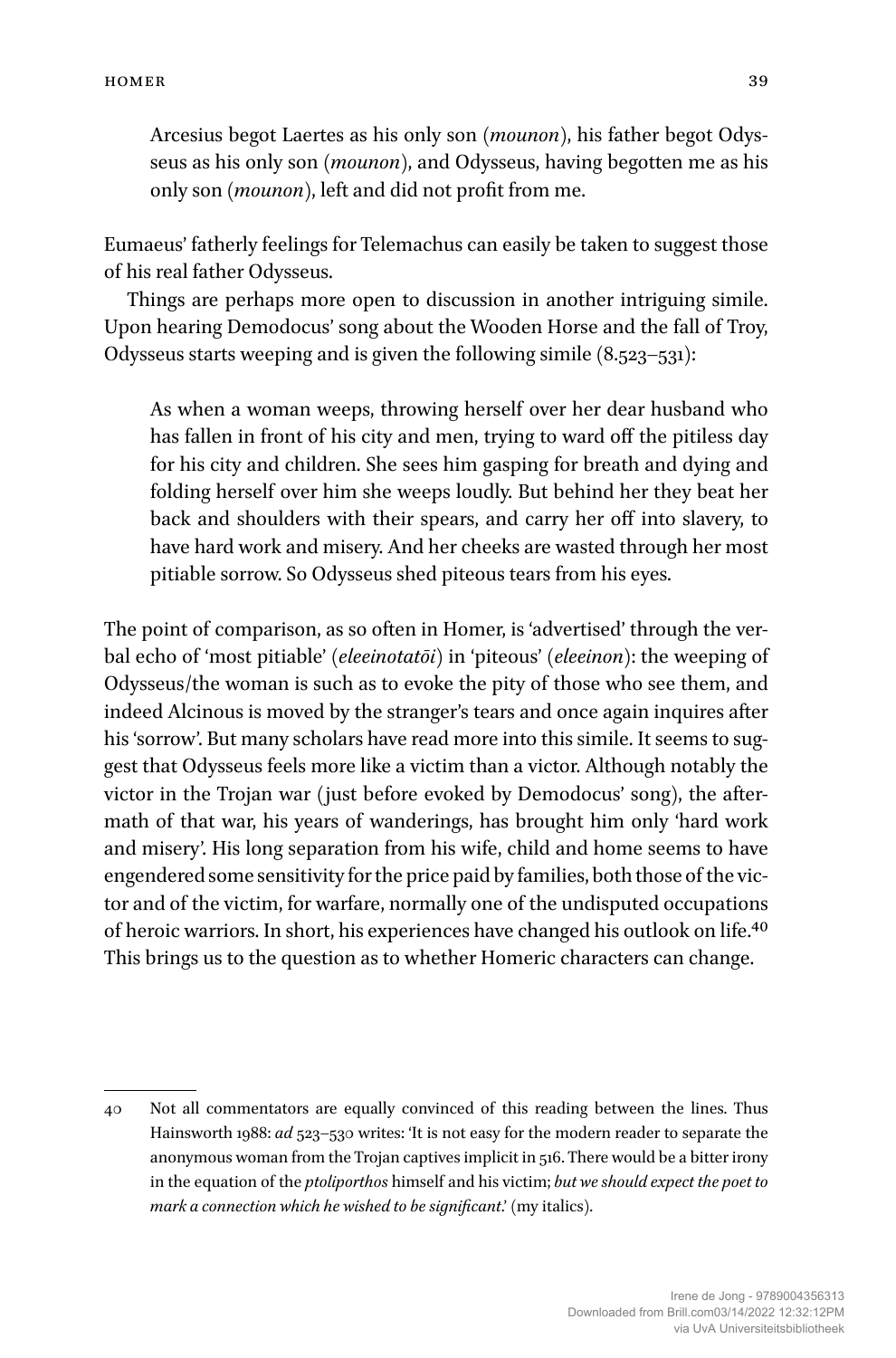#### **Dynamic Characters**

Aswe saw in the introduction to this chapter, Auerbach claims that Achilles and Odysseus 'show no development'.<sup>41</sup> There are at least two Homeric characters which modify this claim, the one a fairly undisputed example (Telemachus), the other at least a plausible one (Odysseus).

That Telemachus would be hailed as 'the only character in Greek literature who shows any development'<sup>42</sup> need not come as a surprise since he is young and ancient conceptions of character concur in seeing character as partly given at birth but needing to be realized and fulfilled through nurture and education.43 A number of studies have shown how Telemachus in the course of the *Odyssey* and of course especially as a result of his journey to Pylos and Sparta changes from a shy, inactive, uncertain youth into a young man who takes initiatives, speaks out and assumes responsibility. In the end, he is considered mature enough by Athena and Odysseus to be introduced to their scheme of Odysseus' incognito return at an early stage (before Eumaeus, Penelope, and Laertes). Homer is too fine a narrator to give Telemachus' development a linear trajectory: his first performance as a man vis-à-vis his mother and the suitors (1.345–419) is followed by his being 'tucked in' by his old nurse Euryclea (1.436– 442). Even after he has given his maiden speech in the Ithacan assembly, he admits to being nervous when he is about to face the venerable old man Nestor, since he is 'not yet experienced in sensible speeches' (3.23). And when he is incited by Athena to return home from Sparta it is Pisistratus who must check his youthful impatience (15.49–55).

Some characteristics, however, Telemachus does seem to possess from the start. Thus already in book 1 he displays the typical wiliness of his father when he does not tell the suitors about the exact content of his conversation with 'Mentes' nor about his inference that his guest had in fact been a god (1.417– 419). Likewise, his very first actions in the story show him to be a good host  $(1.119-120)$ .

Given Telemachus' development, it may seem odd that he is given the epithet *pepnumenos* right from the start (the first time at 1.213), for this perfect

<sup>41</sup> Cf. also Finley [1965] 1975: 16: 'Historical husbands and wives grow old, but the plain fact is that neither Odysseus nor Penelope has changed one bit; they have neither developed nor deteriorated, nor does anyone else in the epic.'

<sup>42</sup> Millar and Carmichael 1954: 58. Cf. also Rose 1967; Austin 1969; Scheid-Tissinier 1993; Roisman 1994; and Heath 2001. *Contra* Olson 1995: 65–90.

<sup>43</sup> See Introduction  $(→)$  and Halliwell 1990.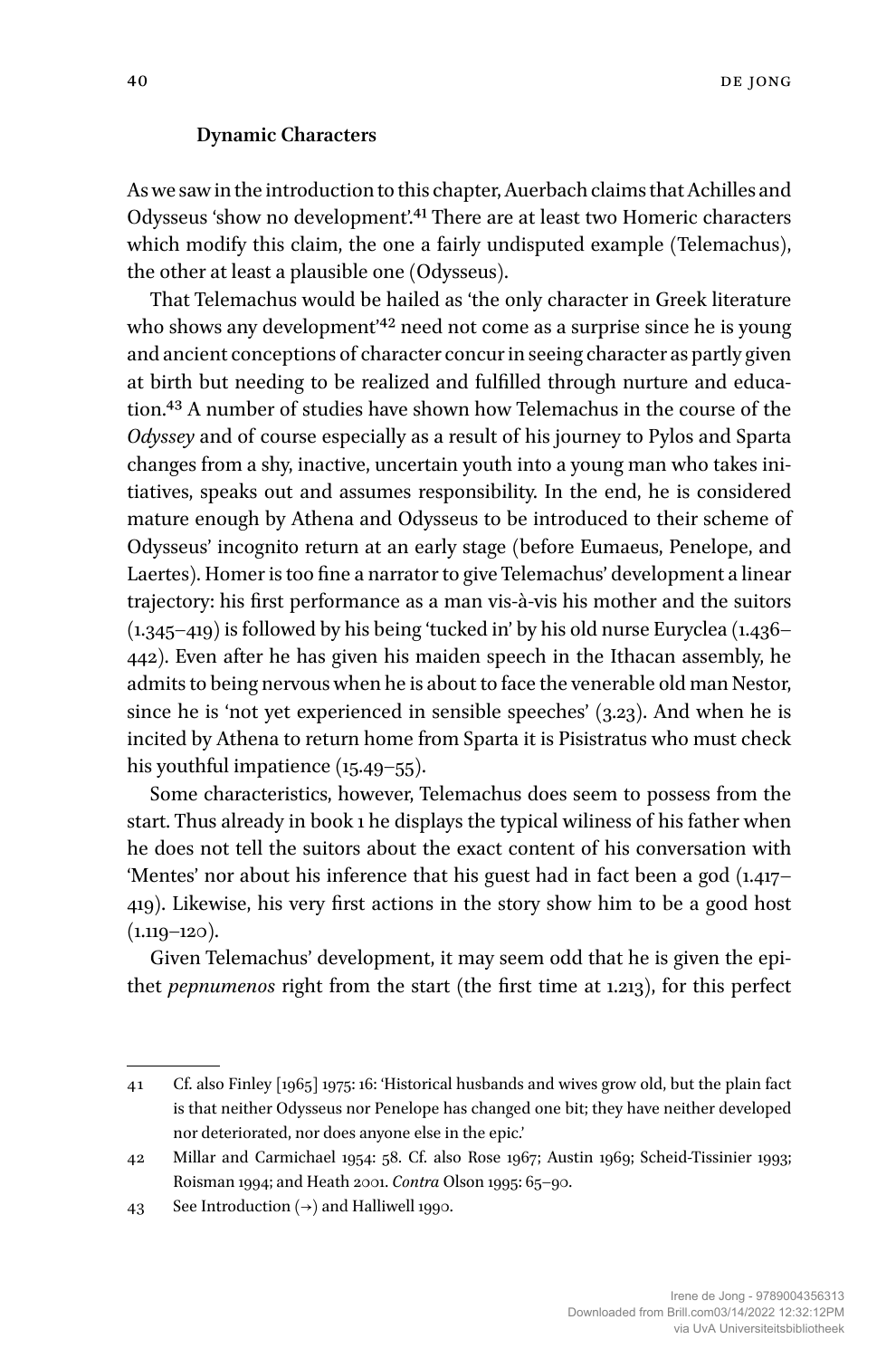participle refers to 'a wisdom that comes through experience and age' and is used of mature men like Diomedes, Nestor, Menelaus, Odysseus, Tiresias and Laertes.44 Heath convincingly argues, however, that 'Telemachus' maturation [...] can be seen as his acceptance of his heritage, and this is revealed at least partially through his development into the *pepnumenos* son of Odysseus his epithet has promised he would become'.45

Turning now to Odysseus, a strong case for this hero's development in the *Odyssey* has been made by Rutherford.46 In his early adventures Odysseus is 'still something of a dashing buccaneer', but gradually he learns to curb his heroic impulses and his curiosity. His ability to restrain and control his emotions (of which he gave an early demonstration when sitting inside the Wooden Horse: 4.284–288) maximally comes to the fore during his incognito stay in his own palace, when he must restrain both anger (vis-à-vis the suitors: e.g. 17.446–492) and pity (vis-à-vis Penelope: 19.209–212). Of course, he never forgets the older, craftier side of his character but his lying tales now also convey a serious, moral lesson. The suitors may think that man can misbehave without punishment, but 'the beggar', from his own experience, knows better (18.130– 140):

'For as long as the gods grant him [a mortal] prosperity, as long as his limbs are swift, he thinks that he will never suffer misfortune. But when the blessed gods send him sorrow, that too he has to bear, under compulsion, with enduring heart. Such must be the mind of men, as the father of gods makes each day after the other. I too once was destined to be a fortunate man, but I did many reckless deeds, yielding to my strength and power, putting great faith in my father and brothers.'

Odysseus' ten years of wanderings when he got to know 'the cities and mentality of many men', were seen by many ancients as a moral training and testing-ground for virtue, and the story of his development hence as a lesson for Homer's narratees. Thus, Horace in his *Epistles* 1.2.17–18, writes that 'of the power of virtue and wisdom, he [Homer] has put before us Ulixes as a useful example'. In that same letter he claims that Homer 'tells us what is fair, what

<sup>44</sup> Heath 2001: 133.

<sup>45</sup> Heath 2001: 155.

<sup>46</sup> Rutherford 1986. Other studies on the figure of Odysseus in the *Odyssey* include Stanford [1954] 1963: 8–89; Finkelberg 1995 and Seidensticker 2001.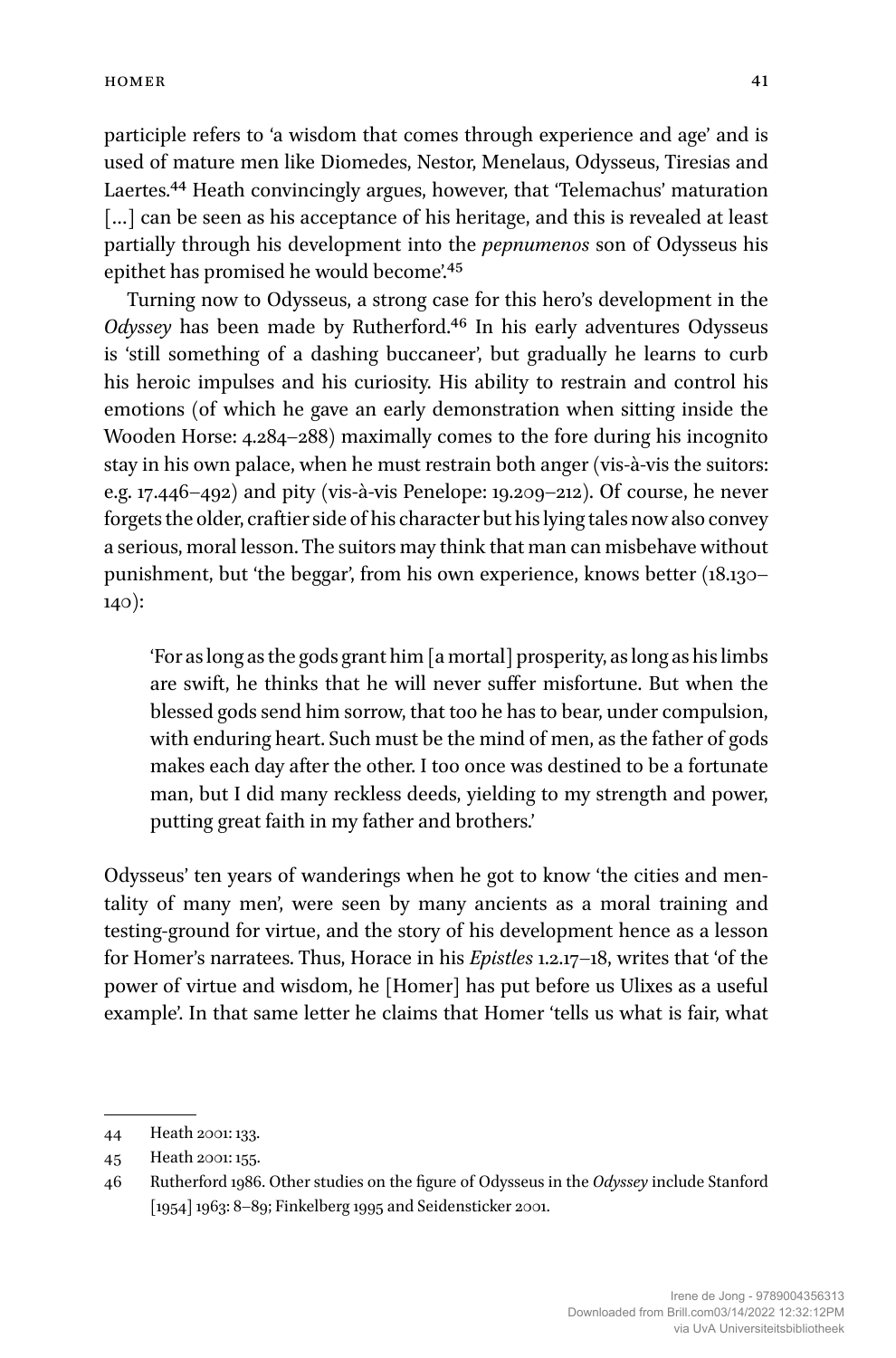is foul, what is helpful, what not, more plainly and better than Chrysippus or Crantor'  $(3-4)$ , and this brings us to the topic of the moral evaluation of Homeric characters.

#### **The Moral Evaluation of Homeric Characters**

An important observation to start with is that the covert Homeric narrator largely refrains from explicitly evaluating his characters. Only exceptionally does he call characters *nēpios*/*nēpioi*, and this word most of the time has a sympathetic undertone, stressing the tragic 'blindness' of mortals (e.g. Patroclus: 16.46 or Andromache: 22.445–446), sometimes a critical connotation, when mortals do foolish or even depraved things despite being warned not to (e.g. Odysseus' companions: *Od*. 1.8 or the Suitors: 22.32–33). Other evaluations of characters found in the narrative parts should be ascribed to the embedded focalization of another character. Thus it is Menelaus who considers Paris a 'sinner' (*Il*. 3.28), Telemachus the suitors 'overbearing' (*Od*. 1.134).

Does this reticence of the Homeric narrator mean that he does not intend his characters to be morally judged by his narratees? This seems hardly plausible. Rather, as in the case of explicit characterization, the narrator leaves it to his characters to do the job. One example is Agamemnon's judgement on Penelope (*Od*. 24.194–202):

'How loyal (*agathai*, lit. good) was the heart of excellent (*amumoni*) Penelope, daughter of Icarius. How well did she keep the memory of Odysseus, her wedded husband. So the fame of her virtue (*aretēs*) will never die, and the immortal gods will make a song about graceful, steadfast Penelope for the men on earth. Very differently the daughter of Tyndareos devised evil things, killing her lawful husband, and her song will be hateful among men.'

The narrator's avoidance of explicit moral guidance does result, however, in Homeric characters being open to *widely diverging* (moral) interpretations. Is Penelope a paragon of marital fidelity or is she playing games (and even flirting) with her suitors?<sup>47</sup> Are Hector and Patroclus mere pawns on the divine chess-board or do they themselves 'earn' their death by overestimating their own strength and not listening to good advice (of Polydamas in Hector's case,

<sup>47</sup> For discussions of Penelope, see e.g. Katz 1991 and Felson-Rubin 1994.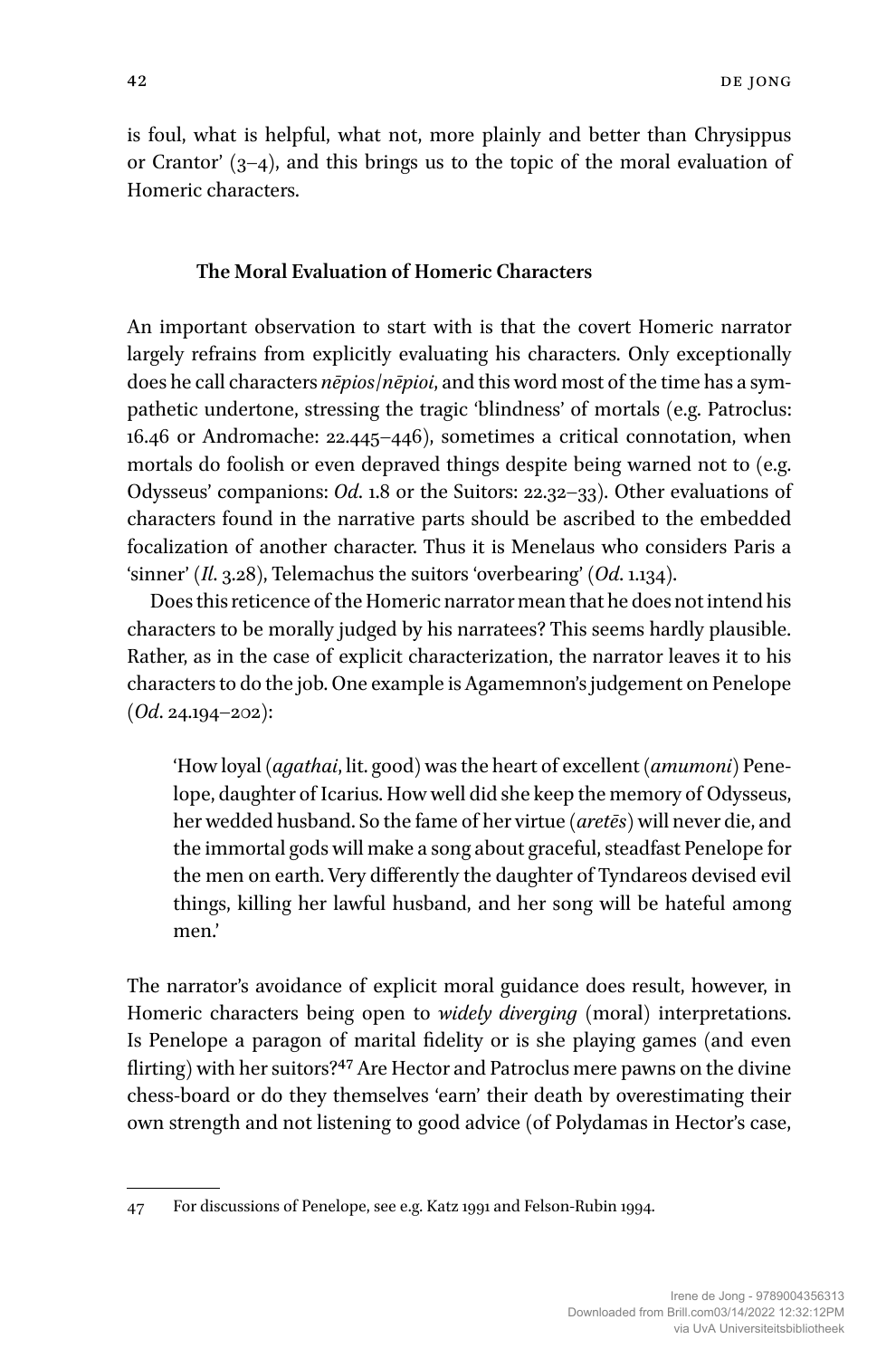of Achilles in that of Patroclus)?48 And is Helen really the passive victim of Aphrodite's wiles she claims to be?<sup>49</sup> The bibliography on most Homeric figures is substantial and can only be listed here.<sup>50</sup>

Surely the most intriguing and controversial Homeric character is Achilles, and it seems fitting to end this chapter with him.51 Unlike Hector and Patroclus, he is nowhere explicitly said to make a moral error, either by one of the characters or by the narrator. But some of his deeds have been seen as errors *by implication*: his quarrel with Agamemnon in book 1 and resulting prolonged *mēnis*; his rejection of the embassy in book 9; and his extreme revenge on Hector, which includes the killing of countless Trojans and the mutilation of his opponent's body.52

Regarding the quarrel we can be brief: it is Athena herself who identifies Agamemnon's behaviour as *hubris* (1.214) and thereby signals that Achilles' anger is justified. His angry withdrawal from battle is the kind of heroic behaviour known also from other heroes (Meleager: *Il*. 9.524–599; Aeneas: 13.459– 461). The crucial question is, of course, how long such anger should last, especially when it leads to so much harm to one's *philoi*.

Here the scene of the embassy in book 9 is crucial. When diplomatic Odysseus presents Agamemnon's offer and appeals to Achilles' desire to win glory (now he could kill Hector), old Phoenix tells an allegory (about Prayers, daughters of Zeus) and adduces a paradigm (Meleager), and Ajax, the sturdy warrior, appeals to Achilles' solidarity towards his fellow warriors, Achilles does not give up his *mēnis*. Many scholars have seen this as a tragic mistake for which he is punished by the death of Patroclus. Just as Meleager only relented and reentered battle when his wife Cleopatra asked him but did not get the promised reward, Achilles will give in to Patroclus (letting him go to war in his place) but when he himself re-enters battle to avenge his friend he will take no pleasure in Agamemnon's conciliatory gifts. Just as the allegorical Prayers, when not

<sup>48</sup> For discussions of Hector, see e.g. Schadewaldt [1956] 1970: 21–38; Metz 1990; and de Romilly 1997.

<sup>49</sup> For discussions of Helen, see e.g. Reckford 1964; Austin 1994; and Roisman 2006.

<sup>50</sup> For Nestor see e.g. Dickson 1995 and Frame 2009; for Agamemnon van Erp Taalman Kip [1971] 1999 and Taplin 1990.

<sup>51</sup> Critical studies on Achilles include Bassett 1934; Redfield [1975] 1994; Effe 1988; Erbse 2001; positive ones: Yamagata 1991; Latacz 1995; and Gill 1996: 94–174. The following discussion is essentially that of de Jong 2012: 16–18.

<sup>52</sup> A related debate which for reasons of space I do not take into consideration here is whether Achilles rejects or embraces the heroic values of the society he lives in; see e.g. Zanker 1994, who also discusses other literature.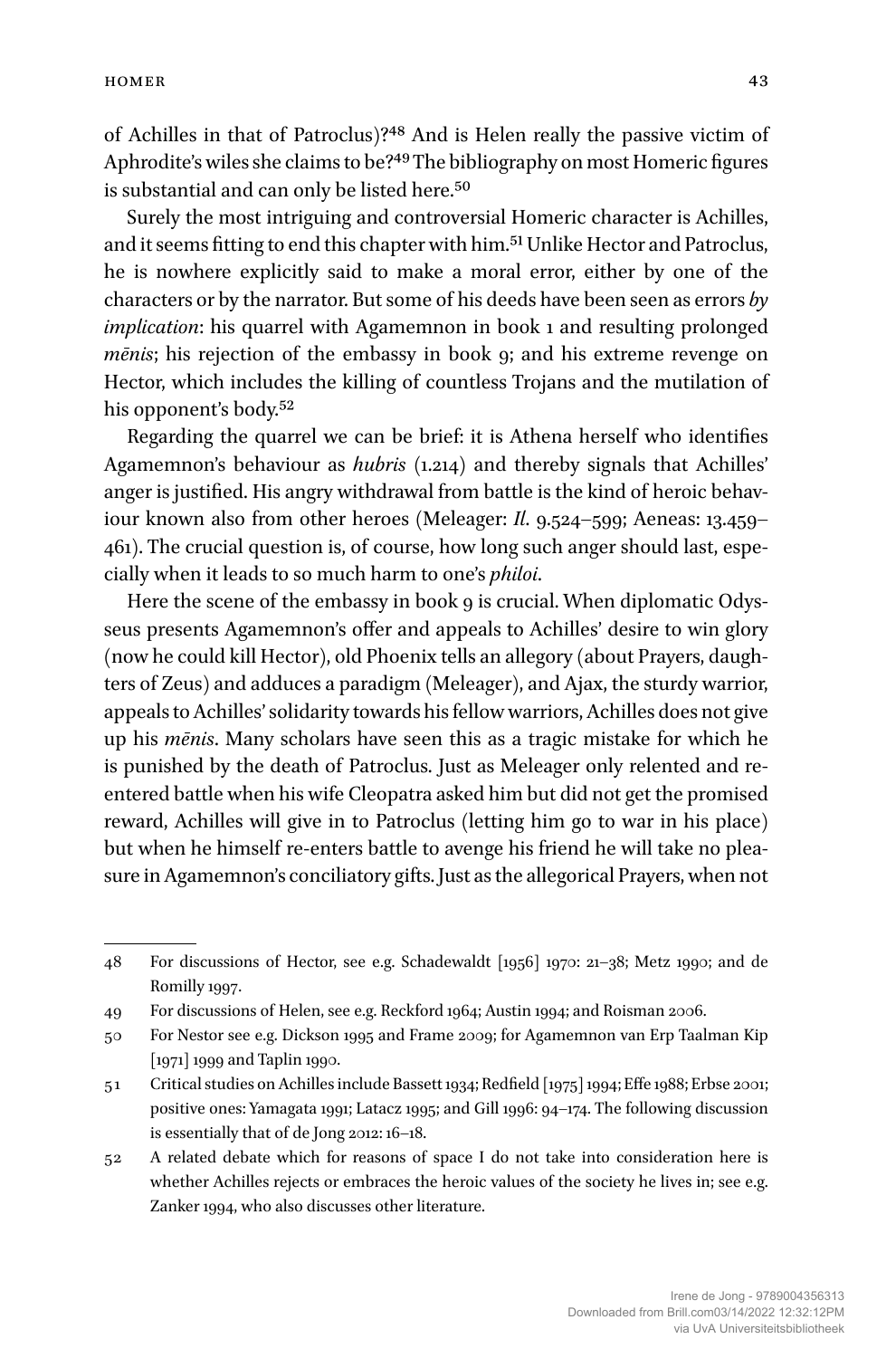treated with respect by a man, beg Zeus to visit that man with Folly, 'so that he pays with his own hurt', Achilles' rejection of the prayers of the ambassadors will lead to the death of his best friend and, eventually, his own death. There are strong indications, however, that Agamemnon's gesture of reconciliation simply was not good enough: he should have come himself and publicly admitted his earlier error in taking away Achilles' prize Briseis and hence dishonouring him. That this would have been the right course of action becomes clear from book 19, where we see Agamemnon doing exactly this. As regards the allegory and mythical paradigm, only the narratees, who know from Zeus' announcement at 8.473–477 that Achilles will re-enter battle because of Patroclus' death, can 'read' these later events in Phoenix's stories; the characters cannot.

Lastly, there is Achilles' bloody revenge. His rampage in books 20–22 is naturally criticized by the Trojan river god Scamander (21.213–221), but it is not condemned by the narrator, and the hero is duly saved from drowning in the river's streams by Poseidon and Athena. Many have taken the reference to Achilles' treatment of Hector's body as *aeikea erga* (22.395) as a sign of criticism on the part of the narrator. But it should be realized that this means 'disfiguring deeds' and does not so much imply wrong deeds (for Achilles to commit) as shameful deeds (for Hector to suffer). Moreover, *aeikea erga* is part of Achilles' focalization, who earlier had announced that he intended to let dogs maul his opponent *aikōs* (22.335–336). Finally, the narrator indicates that it is *Zeus* who allows his enemies to disfigure (*aeikissasthai*) Hector (22.403–404).

The case against Achilles, thus, can be countered on all points. And there is also positive evidence about his character. We may think here of his unquestioning loyalty to (some will say love for) Patroclus. When his mother Thetis warns him that avenging his friend will mean death, he accepts this verdict without flinching: 'Then let me die directly, since I was not destined to help my friend when he was killed' (18.198–199). But above all there is his impressive behaviour in the final book of the *Iliad*. It would certainly be misleading to see the humanity and gentleness he displays there as a *development* of his character.<sup>53</sup> Rather it is stressed more than once that he always was a temperate warrior, who spared his defeated opponents or treated them with respect (cf., e.g. 6.414–420; 21.76–82). It is only the death of Patroclus that unleashed an exceptional and terrible, but temporary, anger and harshness in him. When he has returned to his normal self again, it is Achilles who is chosen by the Homeric

<sup>53</sup> Heath 2005: 119–163 suggests that Achilles develops into a more effective speaker in the *Iliad*.